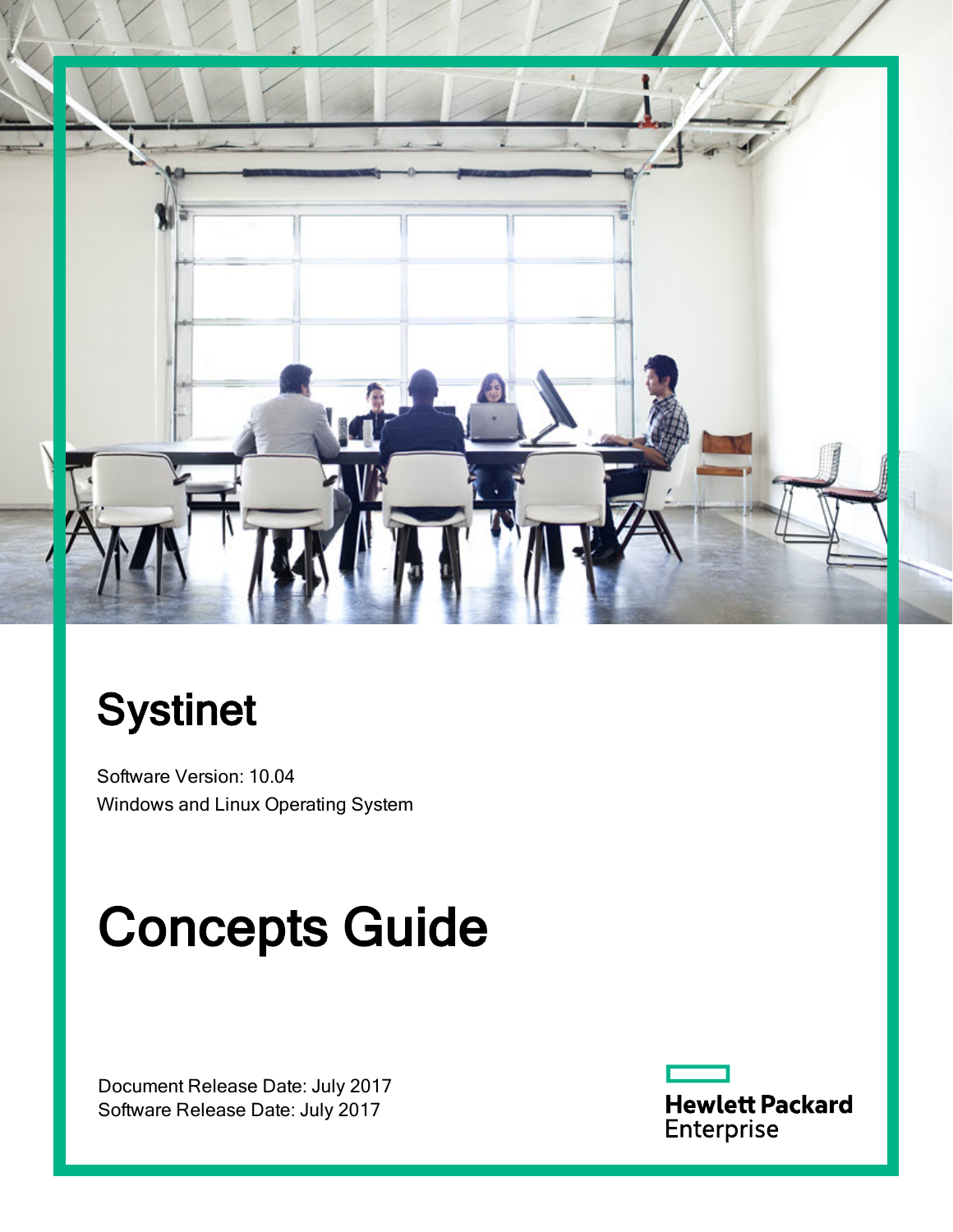#### Legal Notices

#### **Warranty**

The only warranties for Hewlett Packard Enterprise products and services are set forth in the express warranty statements accompanying such products and services. Nothing herein should be construed as constituting an additional warranty. Hewlett Packard Enterprise shall not be liable for technical or editorial errors or omissions contained herein. The information contained herein is subject to change without notice.

#### Restricted Rights Legend

Confidential computer software. Valid license from Hewlett Packard Enterprise required for possession, use or copying. Consistent with FAR 12.211 and 12.212, Commercial Computer Software, Computer Software Documentation, and Technical Data for Commercial Items are licensed to the U.S. Government under vendor's standard commercial license.

#### Copyright Notice

© 2003 - 2017 Hewlett Packard Enterprise Development LP

#### Trademark Notices

Adobe™ is a trademark of Adobe Systems Incorporated.

Microsoft® and Windows® are U.S. registered trademarks of Microsoft Corporation.

UNIX® is a registered trademark of The Open Group.

This product includes an interface of the 'zlib' general purpose compression library, which is Copyright © 1995-2002 Jean-loup Gailly and Mark Adler.

#### Documentation Updates

To check for recent updates or to verify that you are using the most recent edition of a document, go to: <https://softwaresupport.hpe.com/>.

This site requires that you register for an HP Passport and to sign in. To register for an HP Passport ID, click **Register** on the HPE Software Support site or click **Create an Account** on the HP Passport login page.

You will also receive updated or new editions if you subscribe to the appropriate product support service. Contact your HPE sales representative for details.

#### **Support**

Visit the HPE Software Support site at: <https://softwaresupport.hpe.com/>.

Most of the support areas require that you register as an HP Passport user and to sign in. Many also require a support contract. To register for an HP Passport ID, click **Register** on the HPE Support site or click **Create an Account** on the HP Passport login page.

To find more information about access levels, go to: <https://softwaresupport.hpe.com/web/softwaresupport/access-levels>.

**HPE Software Solutions Now** accesses the HPSW Solution and Integration Portal website. This site enables you to explore HPE Product Solutions to meet your business needs, includes a full list of Integrations between HPE Products, as well as a listing of ITIL Processes. The URL for this website is [https://softwaresupport.hpe.com/km/KM01702731.](https://softwaresupport.hpe.com/km/KM01702731)

#### About this PDF Version of Online Help

This document is a PDF version of the online help. This PDF file is provided so you can easily print multiple topics from the help information or read the online help in PDF format. Because this content was originally created to be viewed as online help in a web browser, some topics may not be formatted properly. Some interactive topics may not be present in this PDF version. Those topics can be successfully printed from within the online help.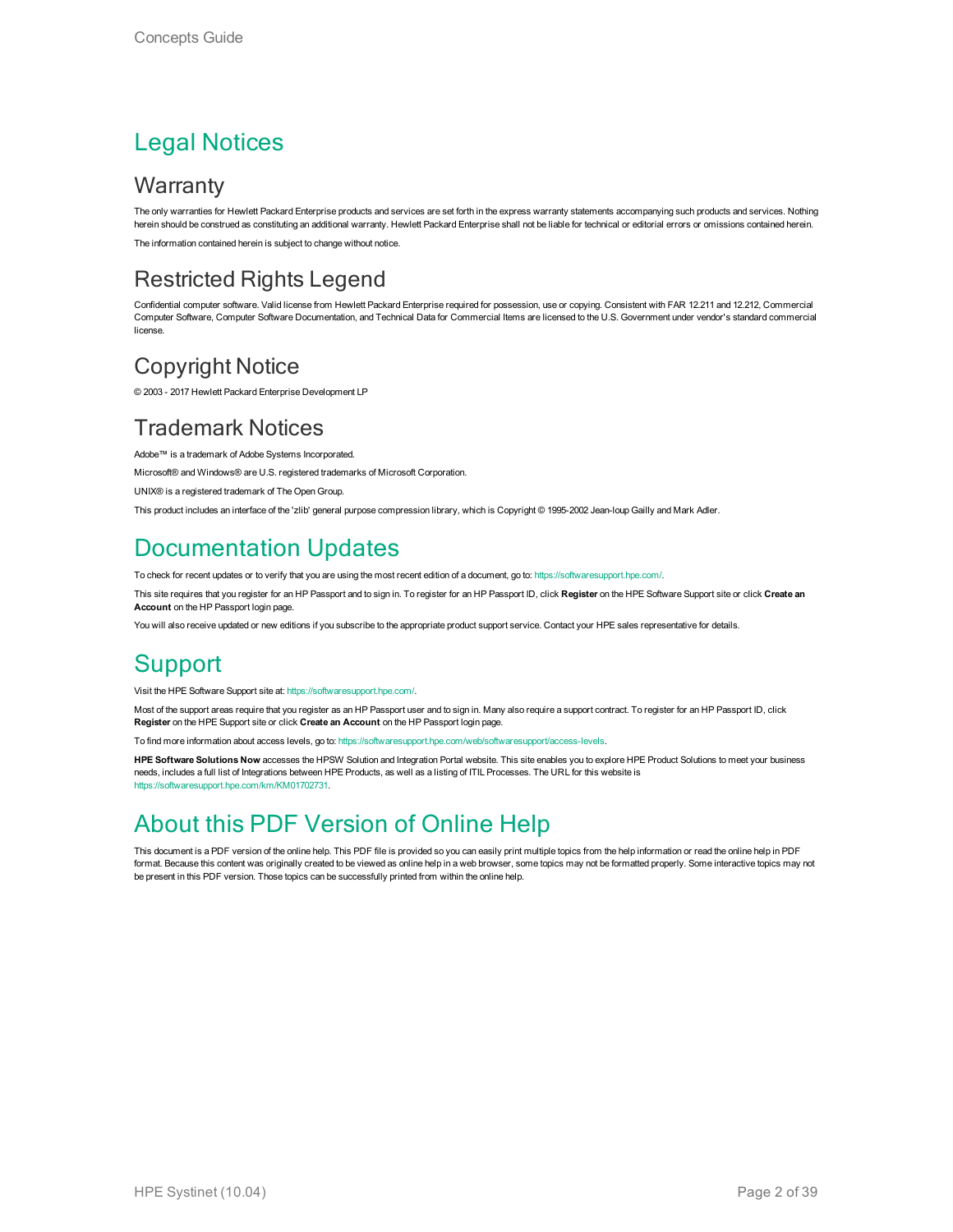### **Contents**

| Chapter 2: System of Records for Web Services and APIs 9 |  |
|----------------------------------------------------------|--|
|                                                          |  |
|                                                          |  |
|                                                          |  |
|                                                          |  |
|                                                          |  |
|                                                          |  |
|                                                          |  |
|                                                          |  |
|                                                          |  |
|                                                          |  |
|                                                          |  |
|                                                          |  |
|                                                          |  |
|                                                          |  |
|                                                          |  |
|                                                          |  |
|                                                          |  |
|                                                          |  |
|                                                          |  |
|                                                          |  |
|                                                          |  |
|                                                          |  |
|                                                          |  |
|                                                          |  |
|                                                          |  |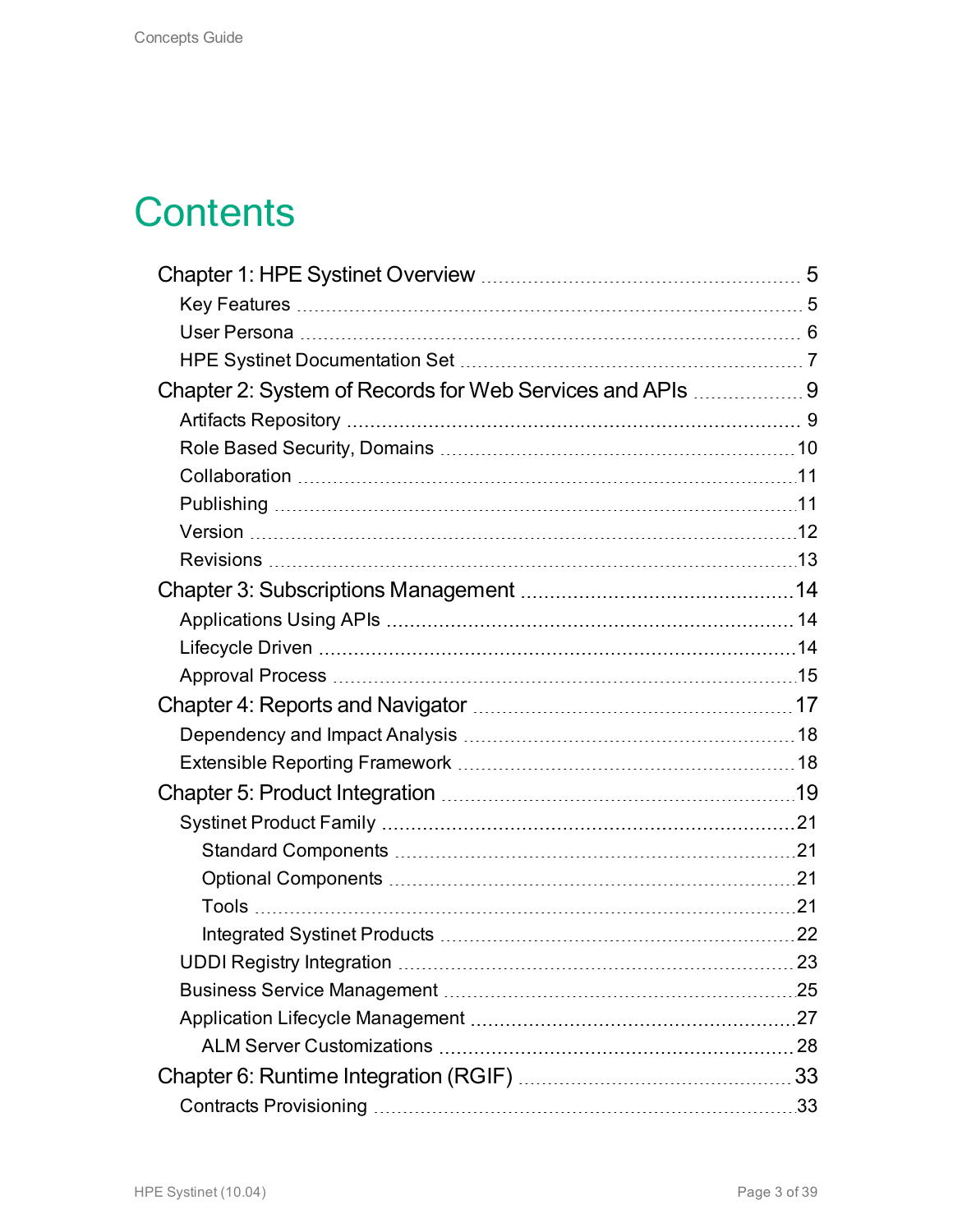|                                                     | .33 |
|-----------------------------------------------------|-----|
|                                                     | .34 |
|                                                     | .35 |
|                                                     |     |
|                                                     |     |
|                                                     | .36 |
|                                                     |     |
|                                                     |     |
|                                                     |     |
|                                                     |     |
| Chapter 9: Service Look up Discovery and Binding 39 |     |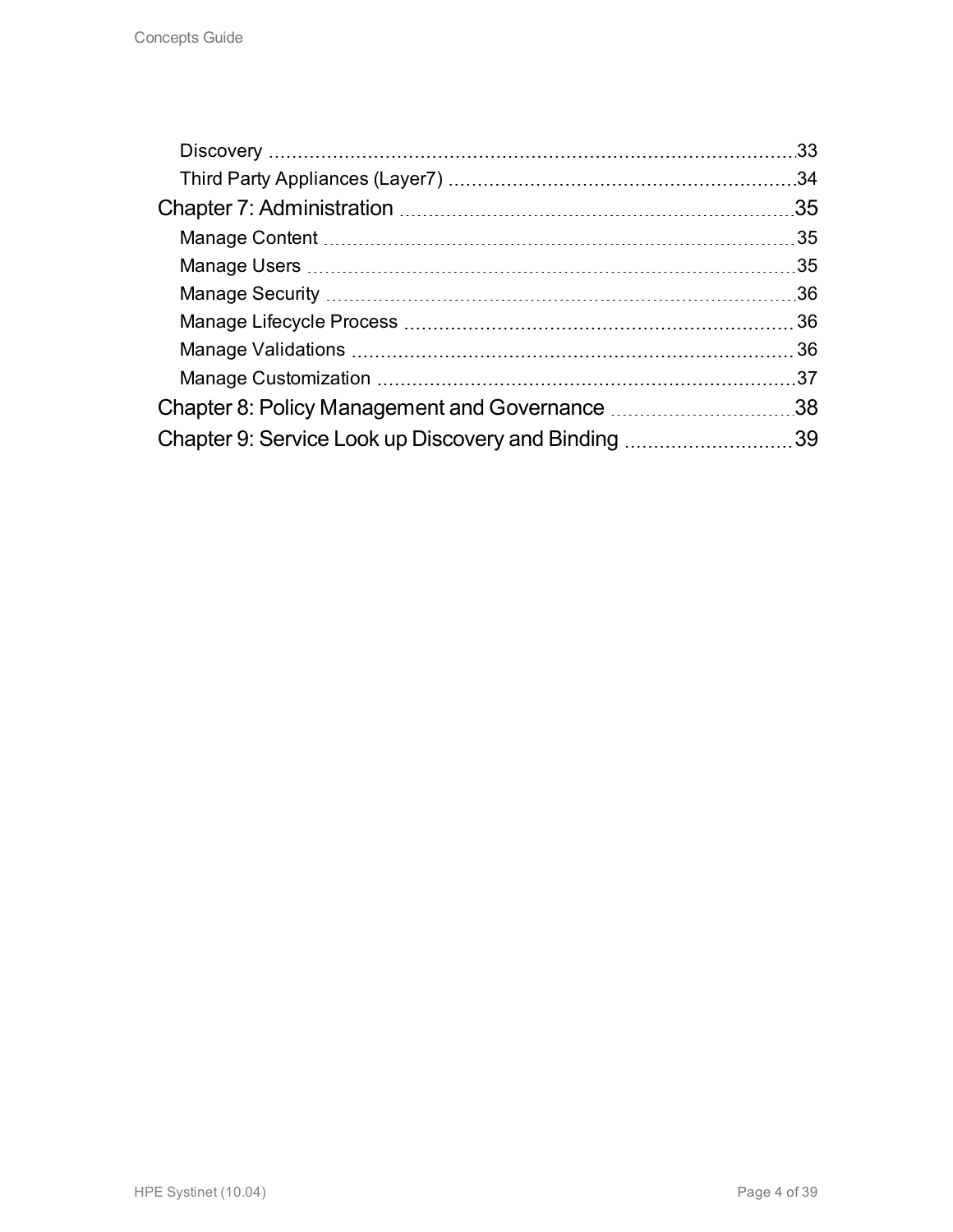# <span id="page-4-0"></span>Chapter 1: HPE Systinet Overview

HPE Systinet is the foundation of application and service infrastructure management. HPE Systinet is a design-time governance platform for application and service infrastructure. It enables you to publish, maintain, develop, and govern your application and service infrastructure in a central catalog. HPE Systinet provides extensive functionality enabling you to take an application or service from a design document through its entire development lifecycle into production and then manage the relationships between providers and consumers. Throughout the lifecycle you can ensure that your content maintains its consistency and conforms to your company policy.

HPE Systinet helps organizations to manage APIs and application integrations of heterogeneous IT systems. It promotes collaboration of IT teams by uniting APIs meta data from the IT environment. It enables maximum visibility, service reuse and application interoperability. It provides flexible and costeffective implementation of composite applications, micro services and application integrations in cloud environment.

## <span id="page-4-1"></span>Key Features

The following are the key features of HPE Systinet:

- Technology independent API management repository supporting SOAP, REST, Swagger and more
- Automated subscription management, auditing and versioning
- Configurable lifecycle processes and task-based workflows
- Design-time cross-team standards validation, enforcement and KPI reporting of acceptance criteria
- Powerful visualization tools for API modeling and impact analysis

The following image provides an overview of HPE Systinet capabilities: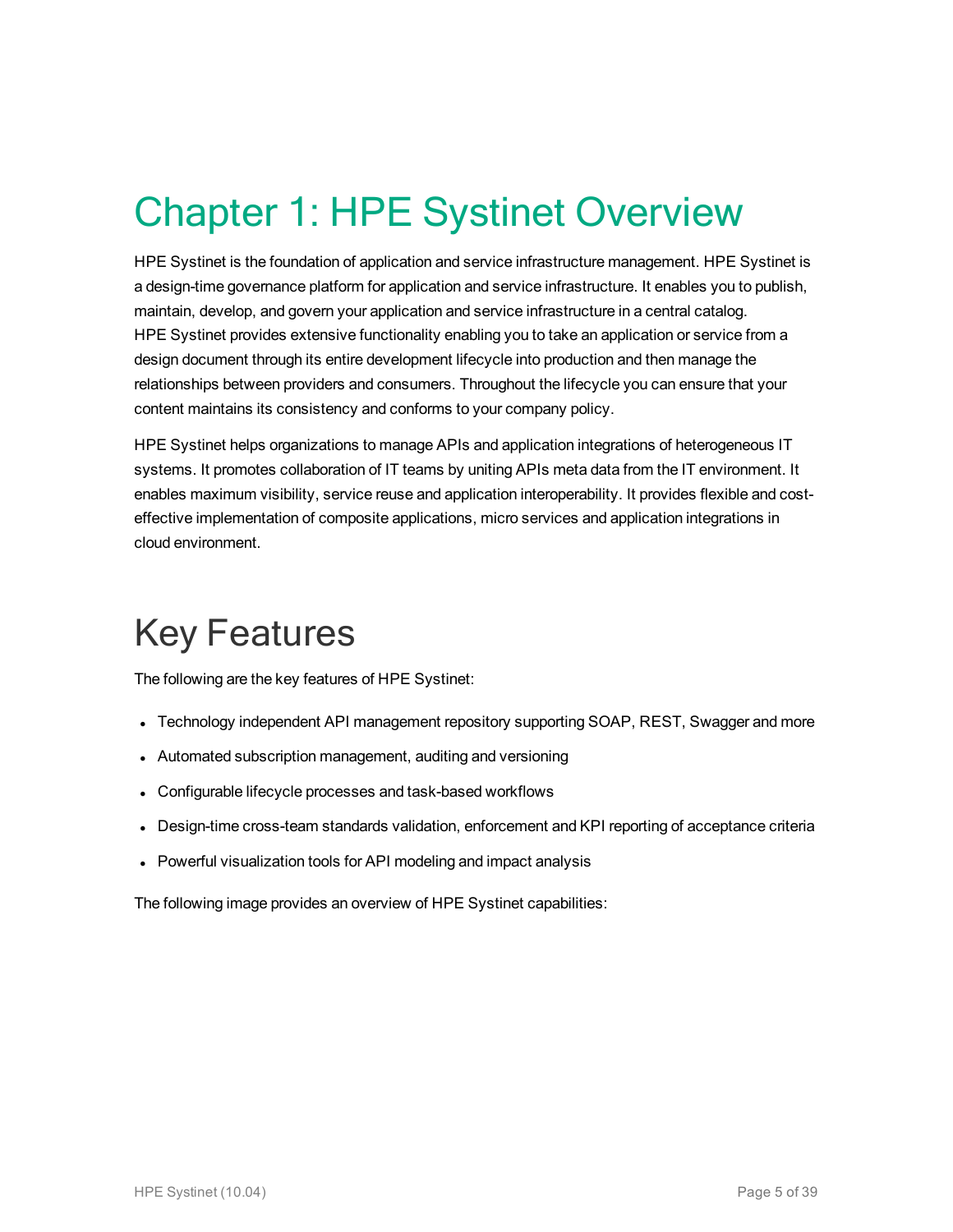

HPE Systinet achieves the business competitiveness by handling the following challenges:

- Modern applications compositions with complex dependencies
- Multiple business channels portals, mobile, cloud, IoT
- Cloud vs. on-premise applications manage connectivity
- DevOps and integration testing in continuous delivery
- Massive redundancies of data and API functionality
- <span id="page-5-0"></span>• API market is a new growing business model

## User Persona

HPE Systinet caters to the following target user persona: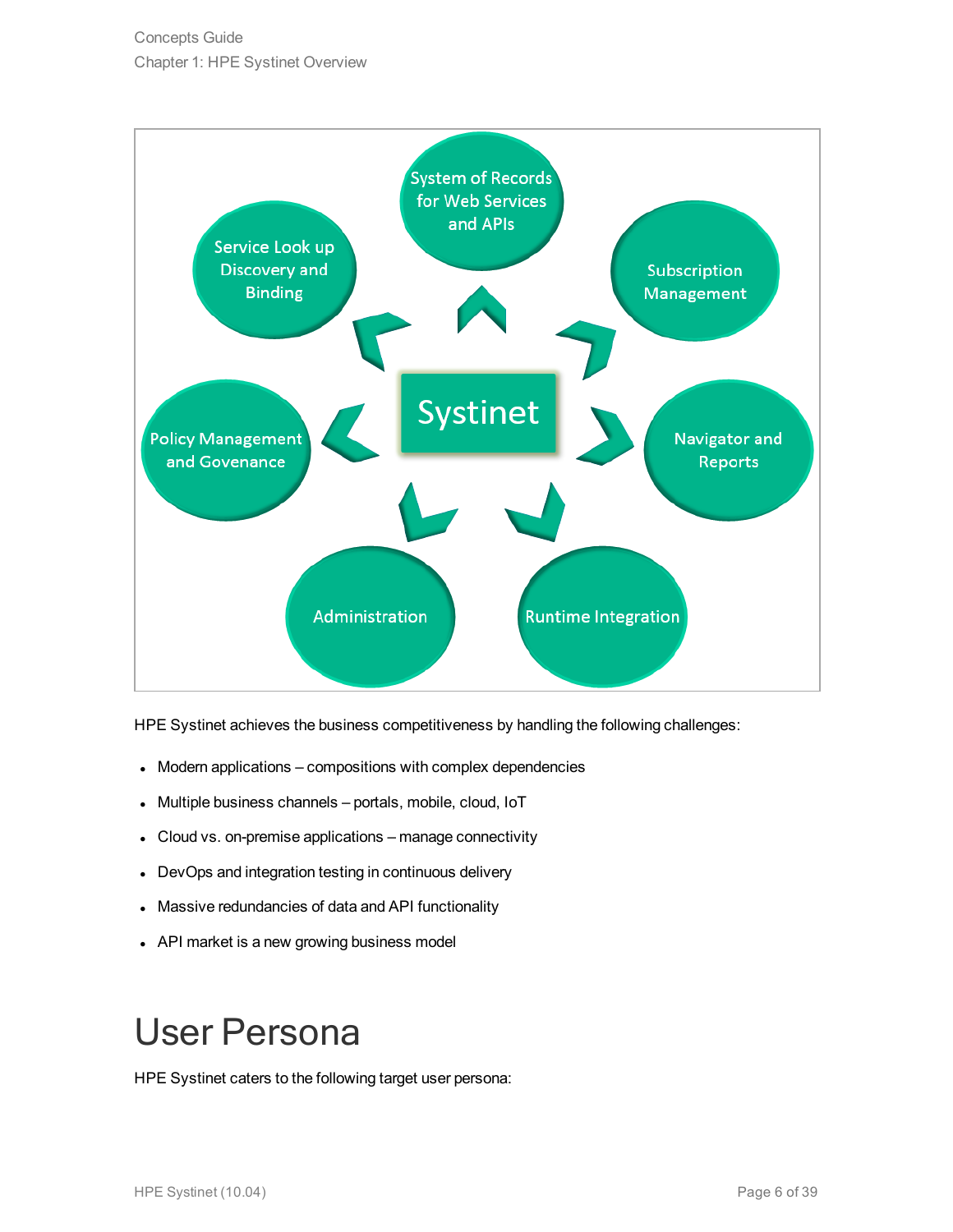| <b>Target Persona</b> | <b>HPE Systinet solution</b>                                                            |
|-----------------------|-----------------------------------------------------------------------------------------|
| Integration team      | Manage APIs, versioning of APIs, and API lifecycle process. Perform impact<br>analysis. |
| API architect         | Design new API.                                                                         |
| <b>Tester</b>         | Test API and perform impact analysis.                                                   |
| Solution<br>architect | Discover and introduce new APIs, retire old APIs, and impact analysis.                  |
| Developer             | Integrate with API and develop new API.                                                 |
| Ops team              | Impact analysis and API documentation.                                                  |

## <span id="page-6-0"></span>HPE Systinet Documentation Set

HPE Systinet documentation set consists of core guides, non-core guides and online help. The core guides include documents that help you understand the concepts, install and configure the product, administer and customize HPE Systinet. The non-core guides help you understand system requirements, supported versions of software and hardware, set up virtual appliance, and user guides to understand workbench editors.

The following image gives an overview of the HPE Systinet documentation set: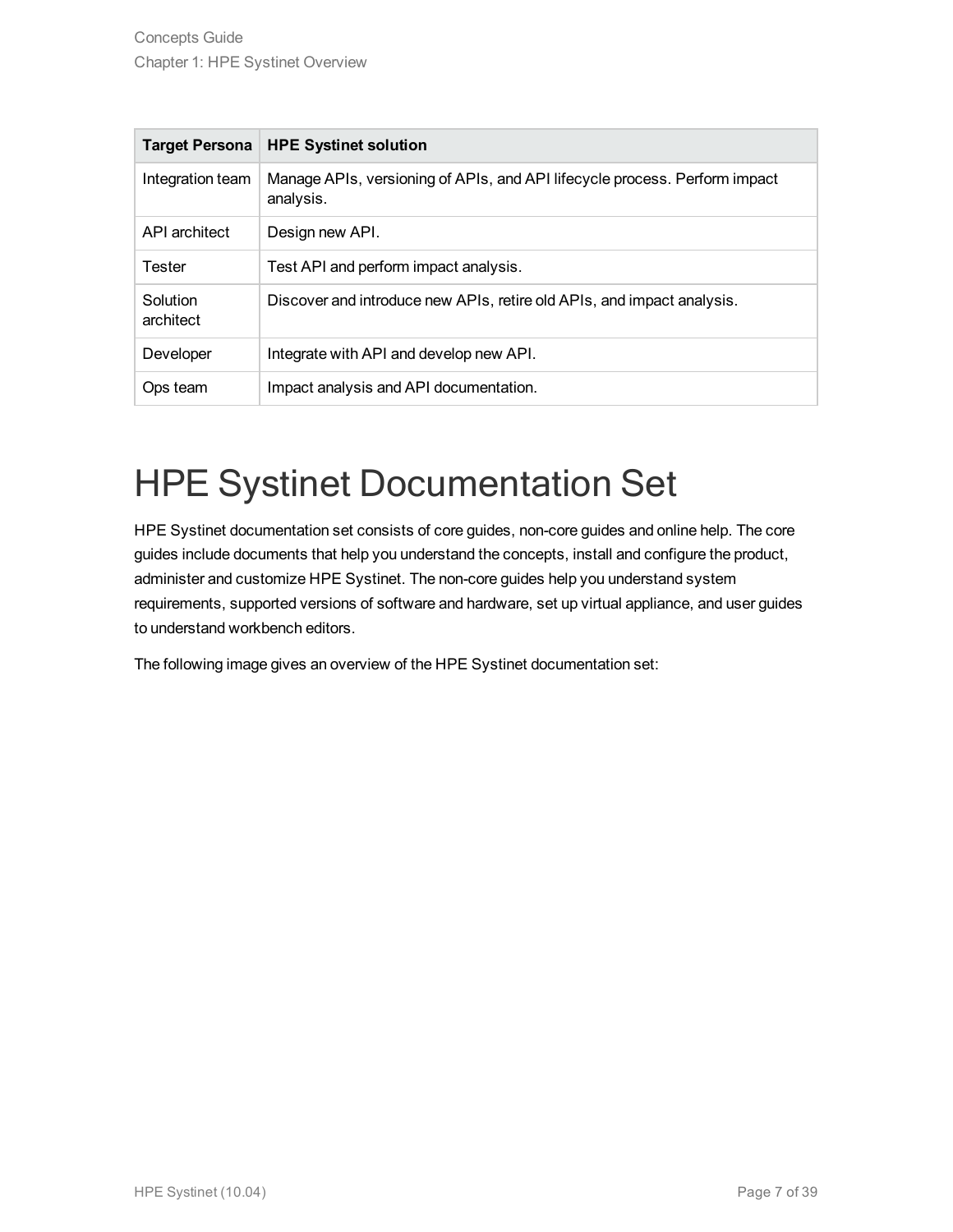

For a complete list of all the documents and their links to download, refer *HPE Systinet Documentation Library*.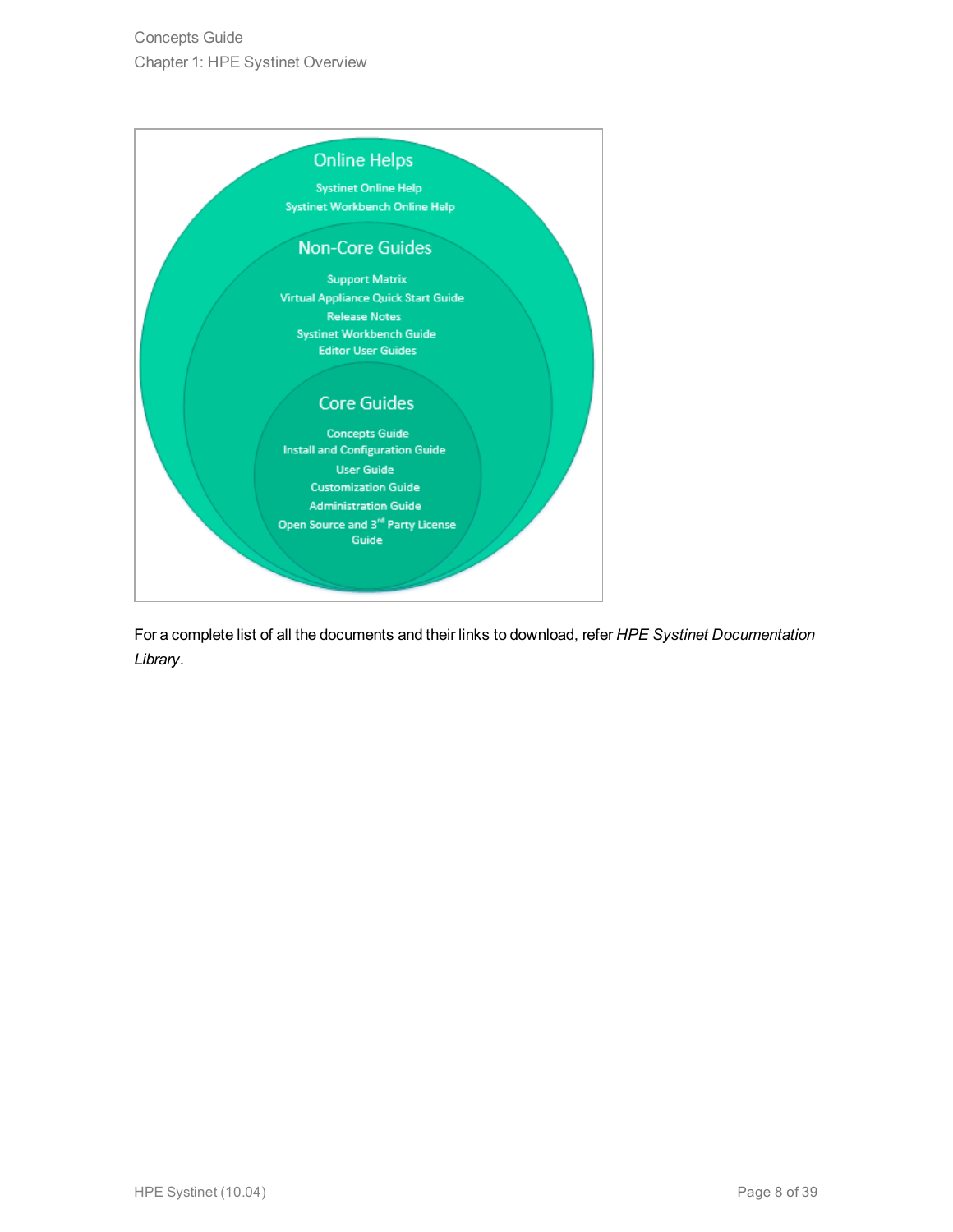## <span id="page-8-0"></span>Chapter 2: System of Records for Web Services and APIs

HPE Systinet software is designed to create, develop and share APIs with no constraints, govern service lifecycle and ensure standards compliance. HPE Systinet help speed-up solution analysis, reduce API redundancies, cross-team collaboration, and measure API quality and KPIs. In other words, HPE Systinet is a system of records for web services and APIs.

<span id="page-8-1"></span>The following capabilities make HPE Systinet a system of records for web services and APIs:

### Artifacts Repository

HPE Systinet is a catalog that stores your application interface, application components, and contracts as artifacts.



The Catalog provides a single, central storage point enabling you to organize your data and metadata. The Catalog stores and organizes your business data. The most important entities in your business, such as services and their implementations, users and groups, projects and business processes, are represented in the Catalog by artifact instances. The Catalog provide a central reference point for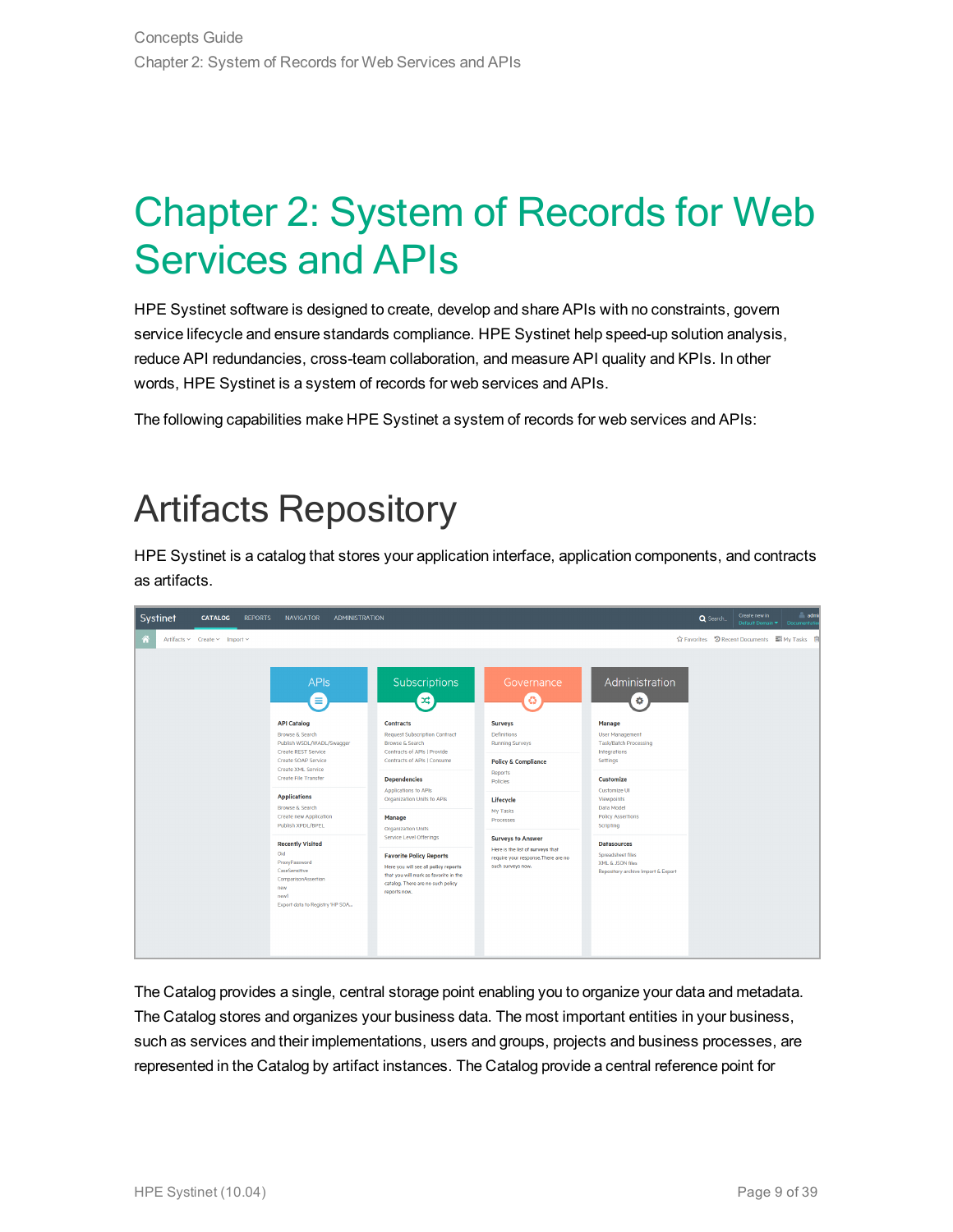governance and provision. The content of the Catalog conforms to the Service Definition Model or Systinet Data Model (SDM).

The SDM defines the structure of artifacts, their properties and relationships that HPE Systinet repository works with. The SDM is a schema describing the hierarchy of artifact types in HPE Systinet. The model consists of a hierarchy of artifact types with each artifact type defining the set of properties applicable to it. The hierarchy enables properties to be defined for a higher level artifact and then inherited by the artifact types beneath it. Common properties are also organized into property groups which are assigned to artifact types.

<span id="page-9-0"></span>For more information, refer *HPE Systinet User Guide* and *HPE Systinet Customization Guide*.

### Role Based Security, Domains

HPE Systinet offers functionality across the entire service development lifecycle. In most organizations, these functions are performed by many individuals and teams with specific permissions. HPE Systinet uses Roles to enable you to define and assign these permissions. Defining and assigning the permissions allows you to focus on user or group on specific functionality or tasks. Also helps you to restrict their access to artifacts appropriate to the role.

HPE Systinet enables the administrator to assign users to specific roles based on their job. These roles restrict their access to artifacts, and limit their functionality that is appropriate to their role.

Most organizations restrict access to resources by user and group permissions. HPE Systinet extends this type of security by enabling the use of domain and role-based access rights. HPE Systinet uses Access Control Lists (ACL) to define who can access particular resources and their permissions. Each ACL consists of a set of Access Control Elements (ACE) which define a resource or collection of resources.

Domains provide a logical separation of data within the Catalog. Each domain can represent a discrete working area for an individual department or organizational unit. This separation allows users to focus on the data that is most relevant to them and enables data to be structured by working area.

HPE Systinet enables the administrator to a create domain structure that reflects the organization of your business. Each artifact in the Catalog belongs specifically to one domain and the administrator can assign users specific roles in specific domains. This enables you to organize your Catalog and restrict the access and visibility of data to only those users who need it.

For more information, refer *HPE Systinet Administration Guide*.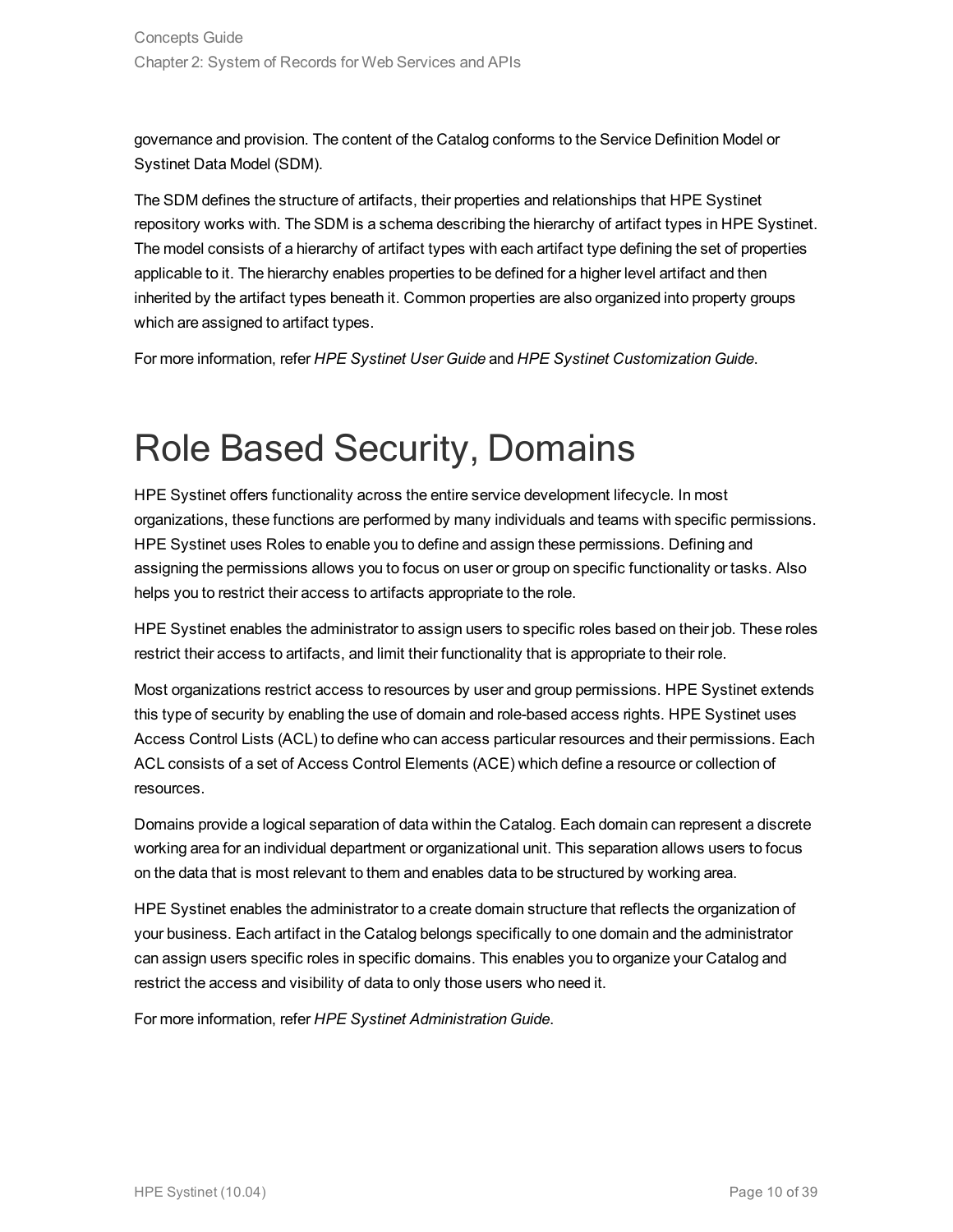## <span id="page-10-0"></span>**Collaboration**

HPE Systinet is a collaborative platform enabling you to actively participate and provide information to other users throughout the service lifecycle.

HPE Systinet provides the following collaboration features:

- Comments
- Notifications
- $\bullet$  Events
- Tasks
- Ratings
- Feeds
- Sharing

<span id="page-10-1"></span>For more information, refer *HPE Systinet User Guide*.

## Publishing

HPE Systinet enables you to upload data content with specific support for definition documents that describe application infrastructures. HPE Systinet processes the content of the document and enables you to create or modify artifacts to represent this infrastructure in Systinet.

HPE Systinet can process the following definition document types:

- Swagger
- Web Service Definition Language documents (WSDL)
- Web Application Description Language documents (WADL)

Simple Object Access Protocol (SOAP) services use a transport protocol, typically HTTP (known as SOAP over HTTP). It is also possible to use Java Message Service (JMS) as a transport protocol for underlying SOAP communication. JMS provides a more robust and reliable method for transporting SOAP messages than HTTP. Web services that use the JMS transport protocol can be described in WSDL attributes. HPE Systinet publishing detects these attributes and applies them to the appropriate artifacts during upload.

For more information on how to publish content, refer *HPE Systinet User Guide*.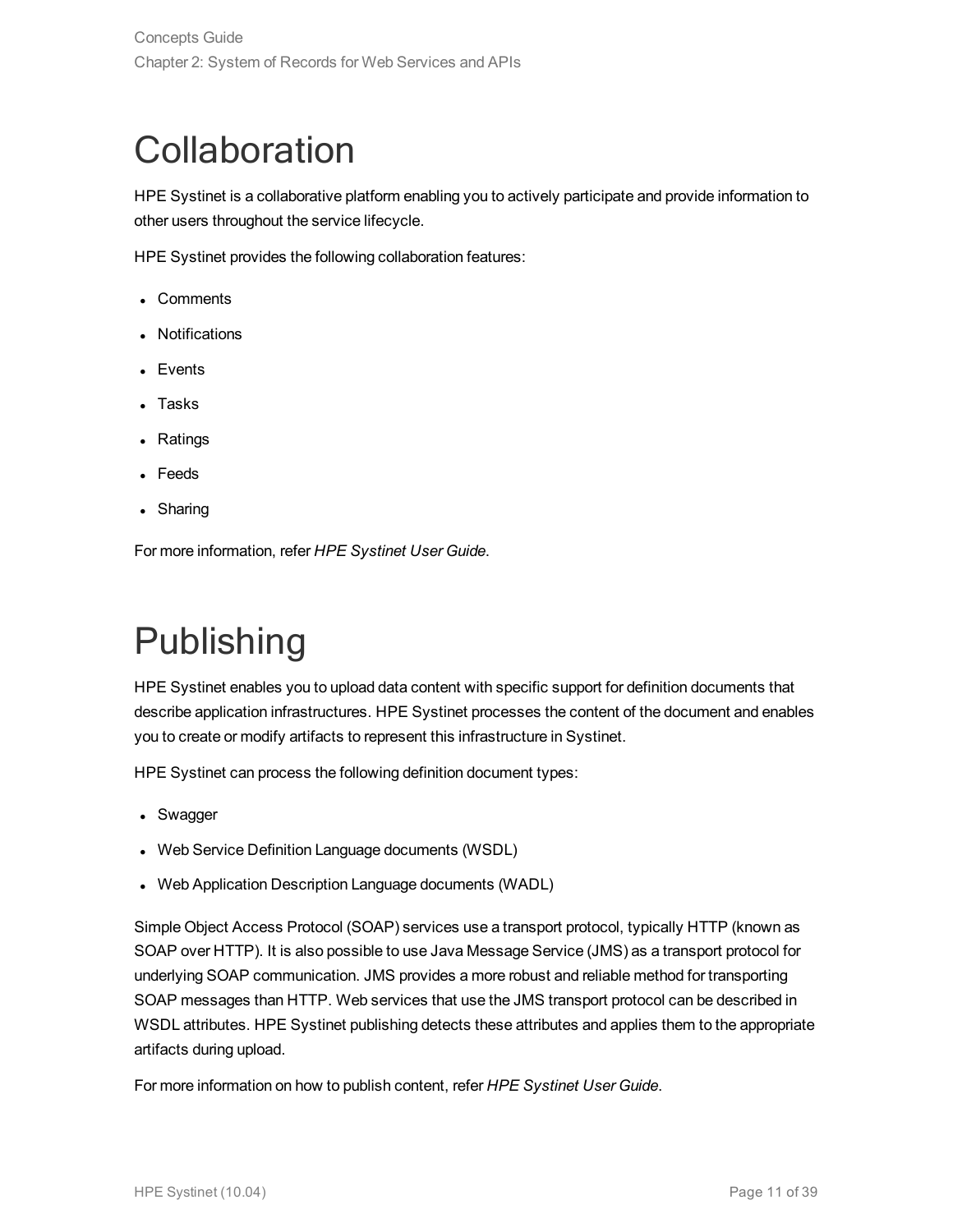## <span id="page-11-0"></span>Version

All services and artifacts have version numbers assigned to them by HPE Systinet when they are created, or imported to the Catalog. As users create new versions, the versioning process within HPE Systinet implements automatic changes to version numbers for individual artifacts, groups of artifacts, or the entire service, based on the scope of the changes being made.

| <b>Versions</b>     |                 |                       |                     |
|---------------------|-----------------|-----------------------|---------------------|
| Version             | Lifecycle Stage | Remarks               | Date                |
| 2.0                 | Development     | Added SMS support     | 12/19/2016 10:28 AM |
| 2.2                 | Candidate       | Security improvements | 12/19/2016 10:24 AM |
| 2.1                 | Candidate       | Minor fixes           | 12/19/2016 10:23 AM |
| 1.1                 | Candidate       | Cashback added        | 12/19/2016 10:21 AM |
| <b>Version Tree</b> | Show Audit Log  | <b>New Version</b>    |                     |

When a version is created in HPE Systinet then a new branch (newly created artifact instance) is created. The properties of the new branch are automatically set according to the previous version. In other words, as a starting point, the new branch is essentially a clone of the previous version. HPE recommends creating a new branch only when it is necessary to have more than one active version (artifact instance) at the same time.

You can use the Version in Artifact View page for quick navigation between different versions (branches). The Version Tree, Show Audit Log and New Version context actions in Artifact View page help you manage the versions.

The following image is an example of the version tree:

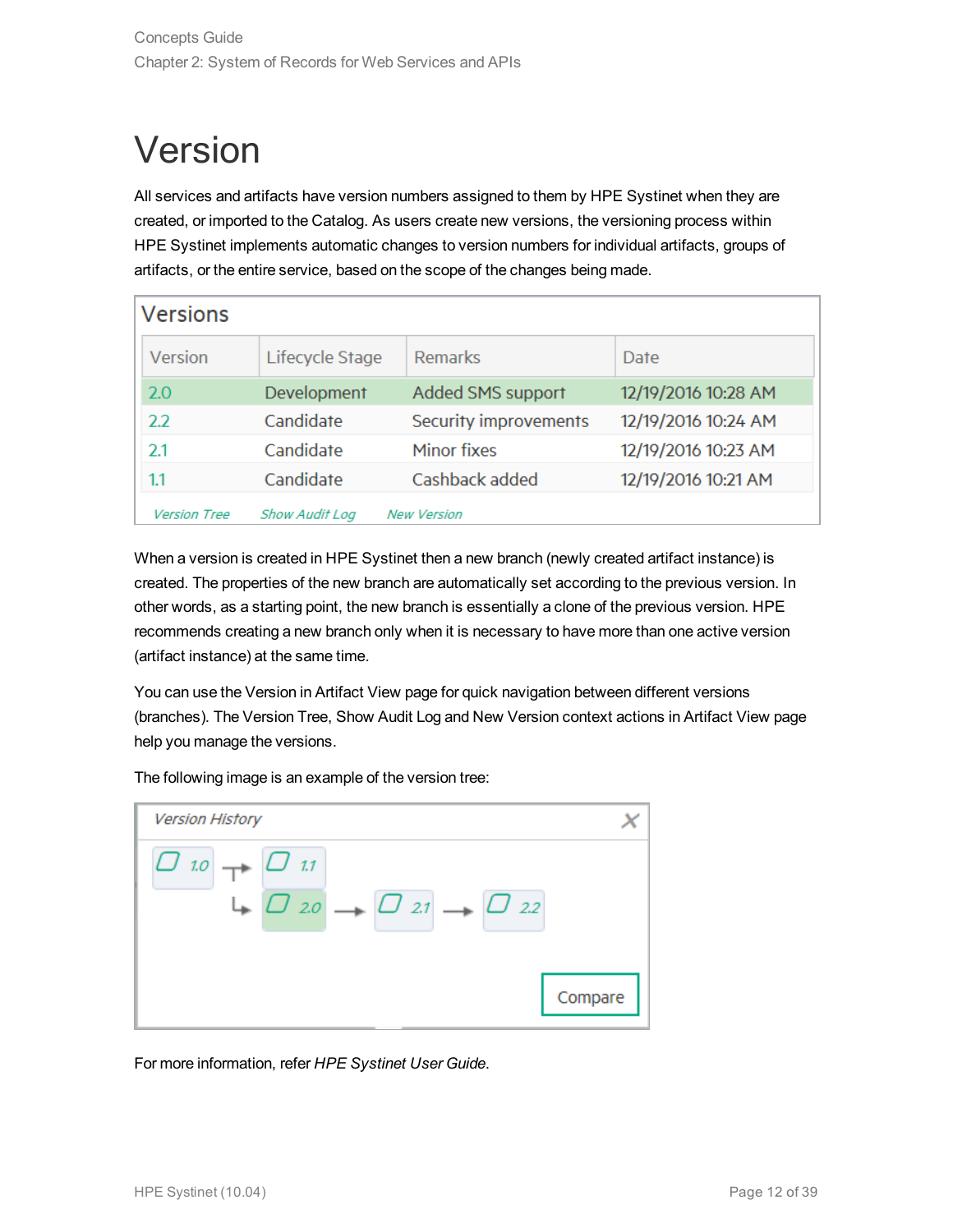## <span id="page-12-0"></span>**Revisions**

Revisions are used to track changes to individual artifacts and content in the catalog. HPE Systinet stores a complete history of each artifact instance as a revision. Whenever an artifact changes Systinet automatically creates a new revision. There is no versioning schema associated with the tracking of revisions. You normally work with the latest revisions of artifacts in the UI, but the History tab in Artifact View page enables you to view and compare different artifact revisions and see the history of all changes.

|    | Revision $\blacktriangle$ | <b>Date</b> | <b>Actor</b>                       | <b>Lifecycle Stage</b> | <b>Lifecycle Process</b>     |
|----|---------------------------|-------------|------------------------------------|------------------------|------------------------------|
|    |                           | 5/10/2015   | <b>A</b> HP Systinet Administrator | <b>Development</b>     | <b>Application Lifecycle</b> |
|    |                           | $10:21$ AM  | <b>A HP Systinet Administrator</b> | Development            | <b>Application Lifecycle</b> |
| ロス |                           | $10:28$ AM  | HP Systinet Administrator          | Development            | <b>Application Lifecycle</b> |
|    | 4                         | $10:28$ AM  | <b>A</b> HP Systinet Administrator | Development            | <b>Application Lifecycle</b> |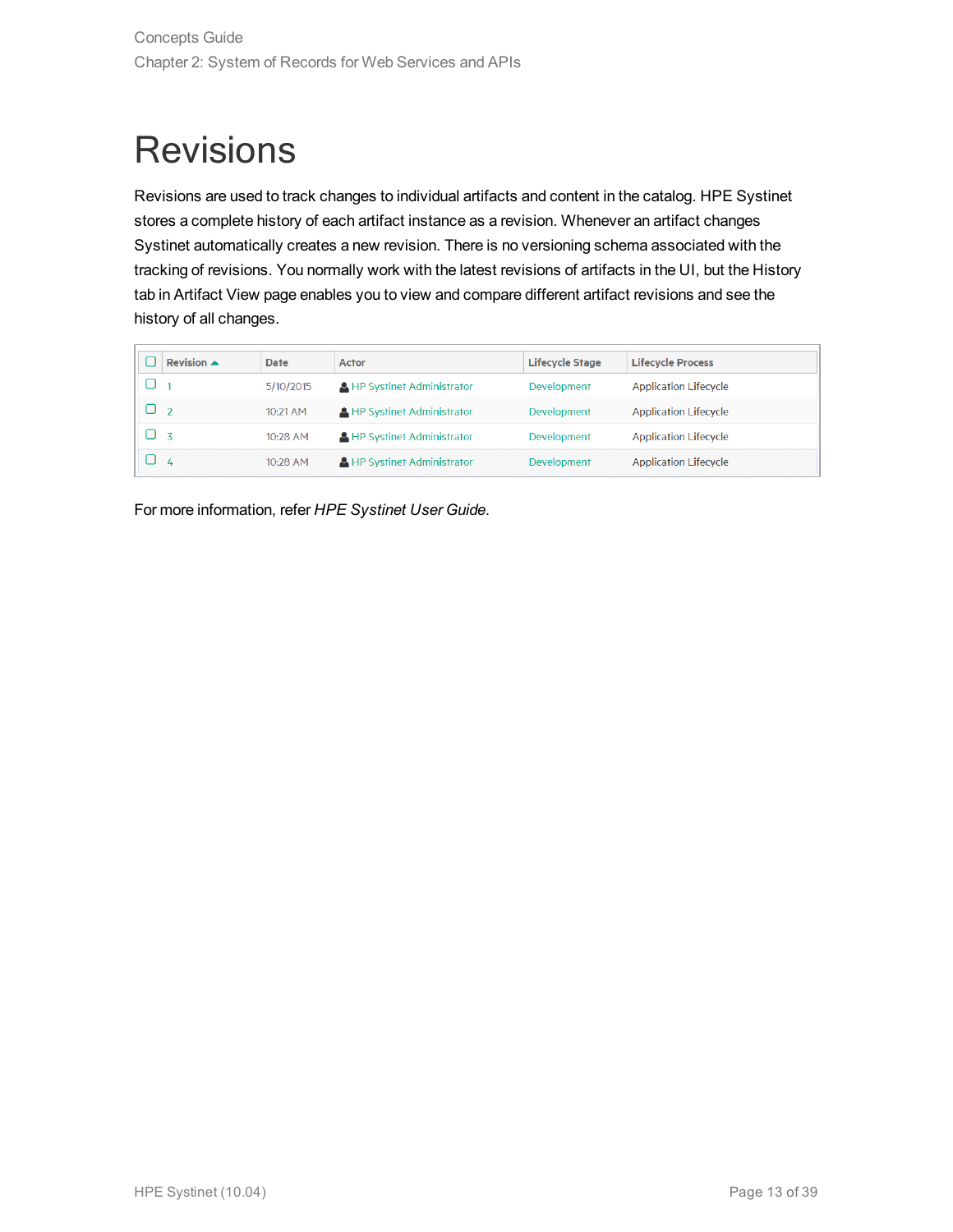# <span id="page-13-0"></span>Chapter 3: Subscriptions Management

HPE Systinet subscriptions management includes managing applications using APIs, lifecycle based contract development, and approval process.

## <span id="page-13-1"></span>Applications Using APIs

HPE Systinet provides list of all applications with provided and consumed APIs. It also provides list of contracts with their status and usage monitoring.

For a provided service to be consumed, there are several steps required by the provider and a discovery process for the consumer. Having found a service that meets their requirements the consumer and provider can establish a contract.

<span id="page-13-2"></span>For more information, refer *HPE Systinet User Guide*.

## Lifecycle Driven

Artifacts have several lifecycle stages ranging from being merely a candidate through development, implementation, and eventual deprecation and reuse. Each stage has own specific features and each organization has different detail requirements for these different stages. The stages can be divided into development and runtime stages and before a service can be allowed to move from one stage to another, all necessary policy requirements and approvals must be in place.

In HPE Systinet lifecycle processes are defined and given policy, task and approval requirements by an administrator. These processes are then either automatically or manually applied to artifacts.

When all the requirements and tasks are complete, the artifact owner makes a request to move the process to the next stage. If the administrator has assigned approvers, they are notified and are required to vote on approval. Depending on transition type, the governed artifact moves to the next stage and the lifecycle automatic actions defined for these stages are triggered.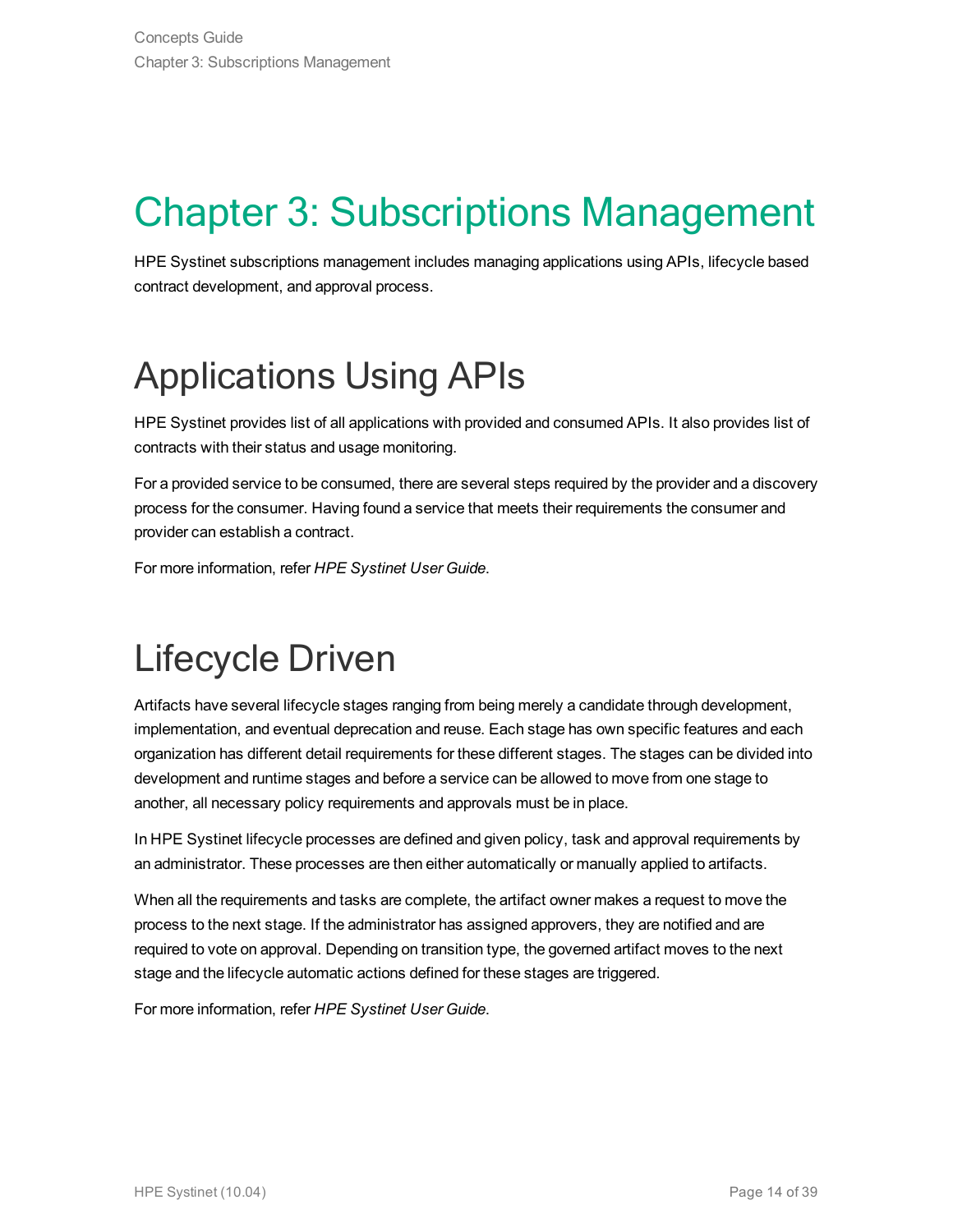# <span id="page-14-0"></span>Approval Process

In HPE Systinet, each stage of an artifact in a lifecycle undergoes an approval process. The following image describes the flow of each lifecycle stage:

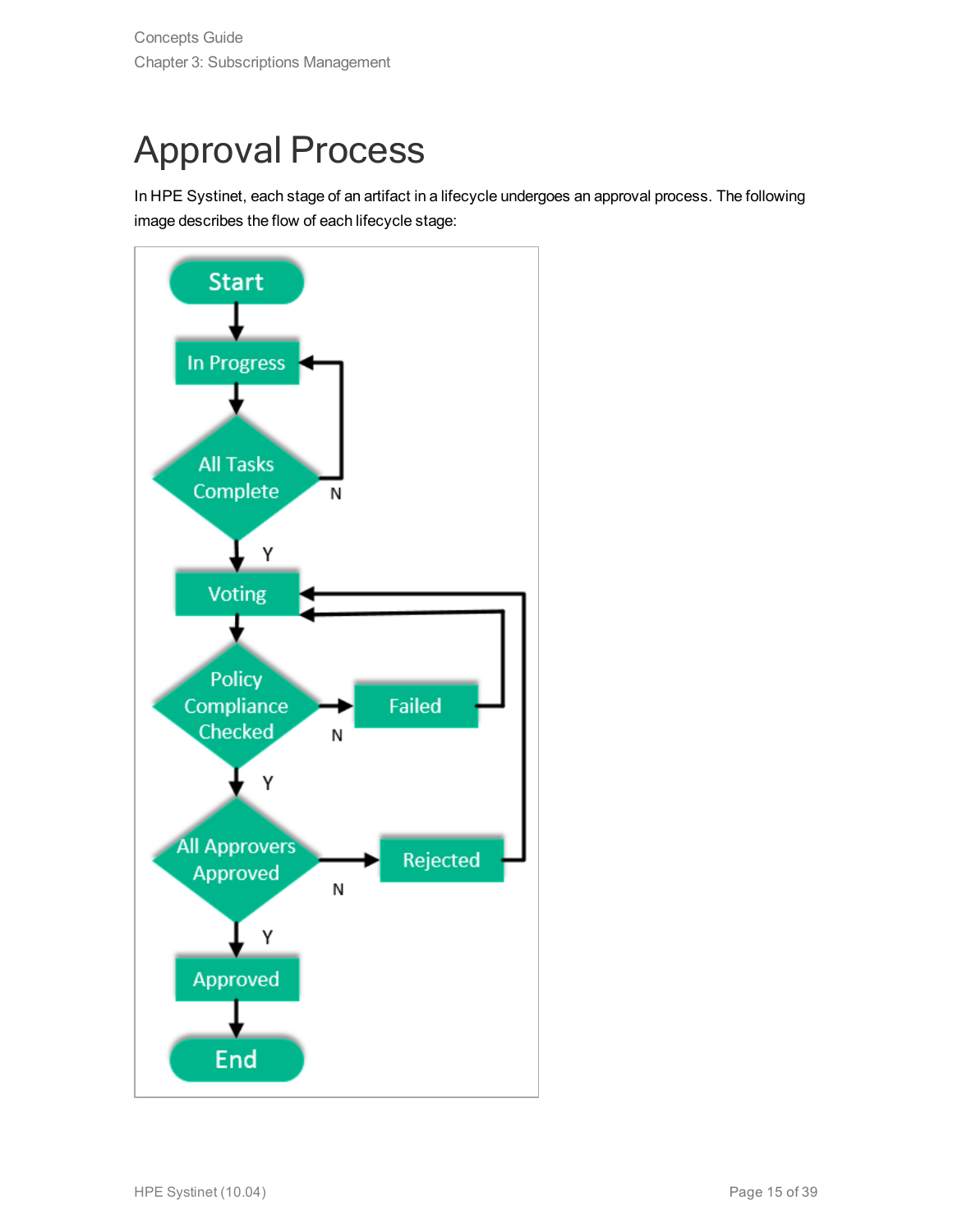When an artifact enters a stage then the stage has the initial status set as *In Progress*. After all tasks have been completed , a user requests approval and the stage status is changed from *In Progress* to *Voting*. At the beginning of *Voting*, the system checks whether all required policies are complaint. If not, the status is changed from *Voting* to *Failed*. The requestor is informed about the failed policy validation and he must repair the artifact and then request for approval again. Once all required policies are compliant, approvers are notified that their vote is required. When all approvers approve the request, the stage status is changed from *Voting* to *Approved*. If any approver rejects the request, the request is rejected (regardless of the fact that some approvers may approve it) and the stage status is change from *Voting* to *Rejected*. The requestor is notified about the rejection and he must repair the artifact(s) and request approval again.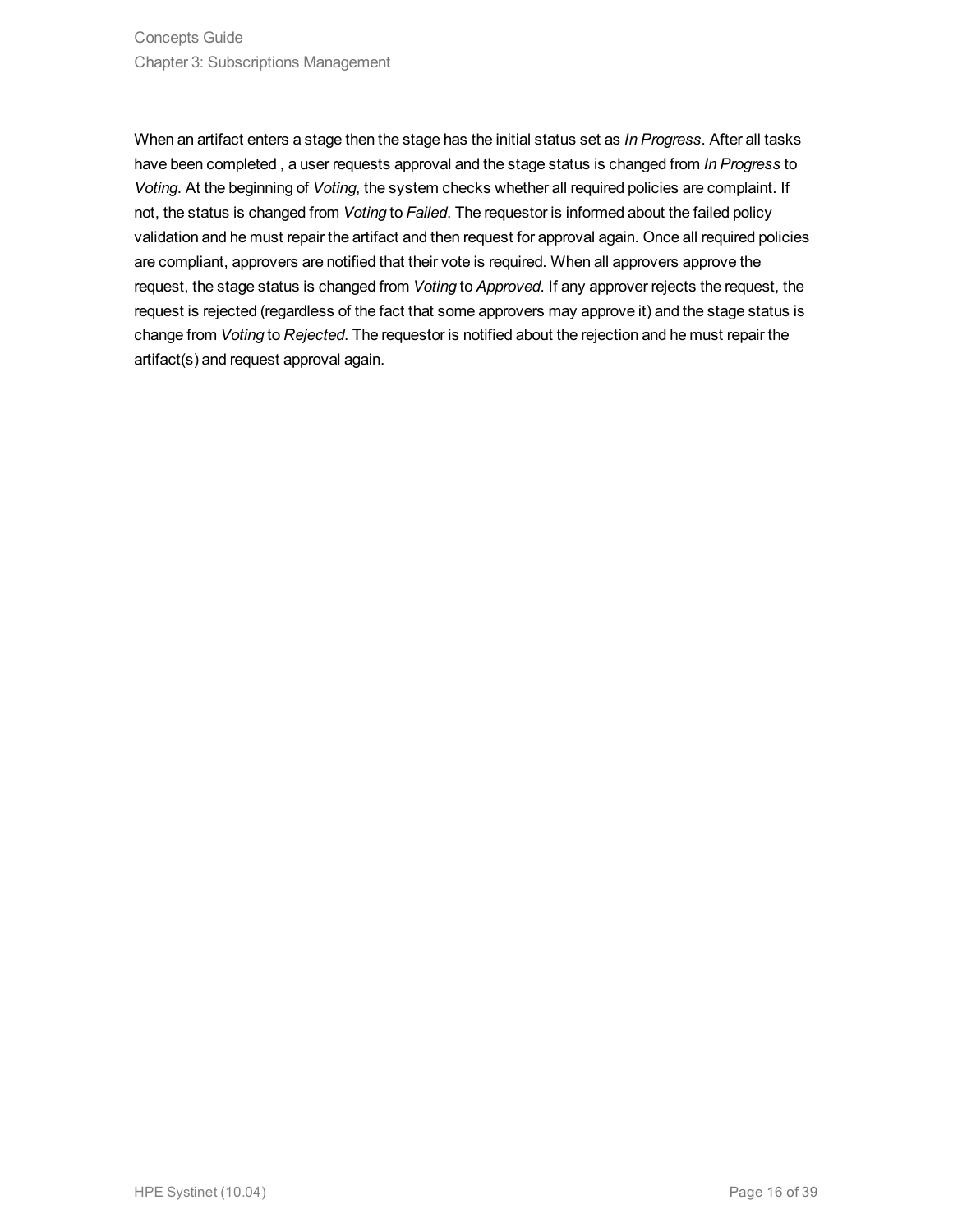# <span id="page-16-0"></span>Chapter 4: Reports and Navigator

The HPE Systinet Navigator functionality displays the structure and dependencies of the applications, services, and processes in the Catalog, rather than focusing on details of single artifact.



HPE Systinet provides many reports that you can run based on the artifacts. On the Reports tab, you can access many artifact, policy, and custom reports. You can also customize the reports that appear on your dashboard.

| <b>API Compliance</b><br><b>Policy Report</b> |                                    |                                              |              |                                | <b>Located in Top-level Domain</b><br>no votes $\frac{1}{2}$ $\frac{1}{2}$ $\frac{1}{2}$ $\frac{1}{2}$ $\frac{1}{2}$ |
|-----------------------------------------------|------------------------------------|----------------------------------------------|--------------|--------------------------------|----------------------------------------------------------------------------------------------------------------------|
| Overview                                      | $\mathscr{I}$ x C $\boxdot$        |                                              |              |                                |                                                                                                                      |
| <b>Definition</b>                             | No description entered yet<br>Edit |                                              |              |                                | Description (2000 characters max)                                                                                    |
| <b>Results</b>                                | <b>Report Properties</b>           |                                              |              |                                |                                                                                                                      |
|                                               | <b>Actual Compliance:</b>          | 77.77%                                       |              |                                |                                                                                                                      |
|                                               | <b>Target Compliance:</b>          | 95%                                          |              |                                |                                                                                                                      |
|                                               | <b>Overall Compliance</b>          | Top five artifacts with the worst compliance |              |                                |                                                                                                                      |
|                                               |                                    | Artifact                                     | Compliance ▲ | Owner                          | Domain                                                                                                               |
|                                               |                                    | AGS_BPCA_WS_API.wsdl                         | 0%           | <b>&amp; Service Providers</b> | <b>Demo Domain</b>                                                                                                   |
|                                               |                                    | QccSubjectsManagementService.wsdl            | 0%           | <b>蠢 Service Providers</b>     | <b>HP Software Products</b>                                                                                          |
|                                               |                                    | <b>A</b> QCServices.wsdl                     | 72%          | <b>盘 Service Providers</b>     | <b>HP Software Products</b>                                                                                          |
|                                               |                                    | <b>a</b> paymentMethod.wsdl                  | 74 %         | Joe Project Manager            | Demo Domain                                                                                                          |
|                                               | Compliant (90%)                    | ATMTransation.wsdl                           | 76%          | <b>高</b> Service Providers     | Demo Domain                                                                                                          |
|                                               | • Non-compliant (10%)              | View results for all 46 artifact(s),         |              |                                |                                                                                                                      |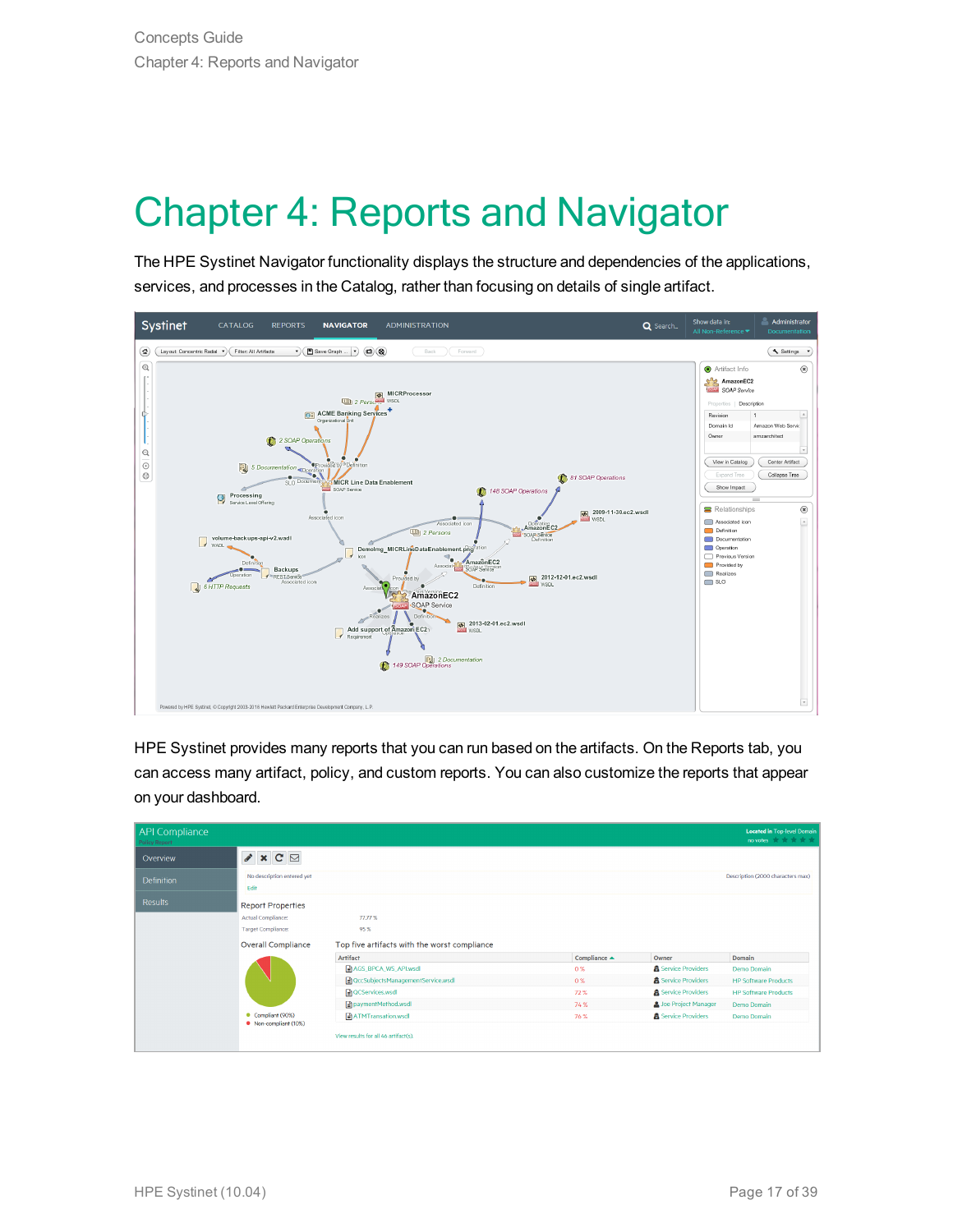## <span id="page-17-0"></span>Dependency and Impact Analysis

HPE Systinet allows you to manage relationships to understand impacted objects and dependencies of a decision.

- **Reports ViewPoints**: from this report, we could have the analysis impacted objects or dependencies of selected artifact through layers of model.
- **Tree view**: Systinet provide a Tree View tab in artifact view page. From this page, you can view the analysis of impacted objects or dependencies.
- **Navigator**: You can also see the impacted objects of selected artifact from Navigator view page.

<span id="page-17-1"></span>For more information, see *HPE Systinet User Guide*.

### Extensible Reporting Framework

HPE Systinet allows you to customize your reports. Administrators can therefore create and deploy new reports without having to restart Systinet.

Administrators are authorized to create new reports and add them in to HPE Systinet. This is a complicated task and requires extensive knowledge of various concepts such as DQL, script editing and data source definition syntax.

For more details on DQL and report creation, see *HPE Systinet Customization Guide*.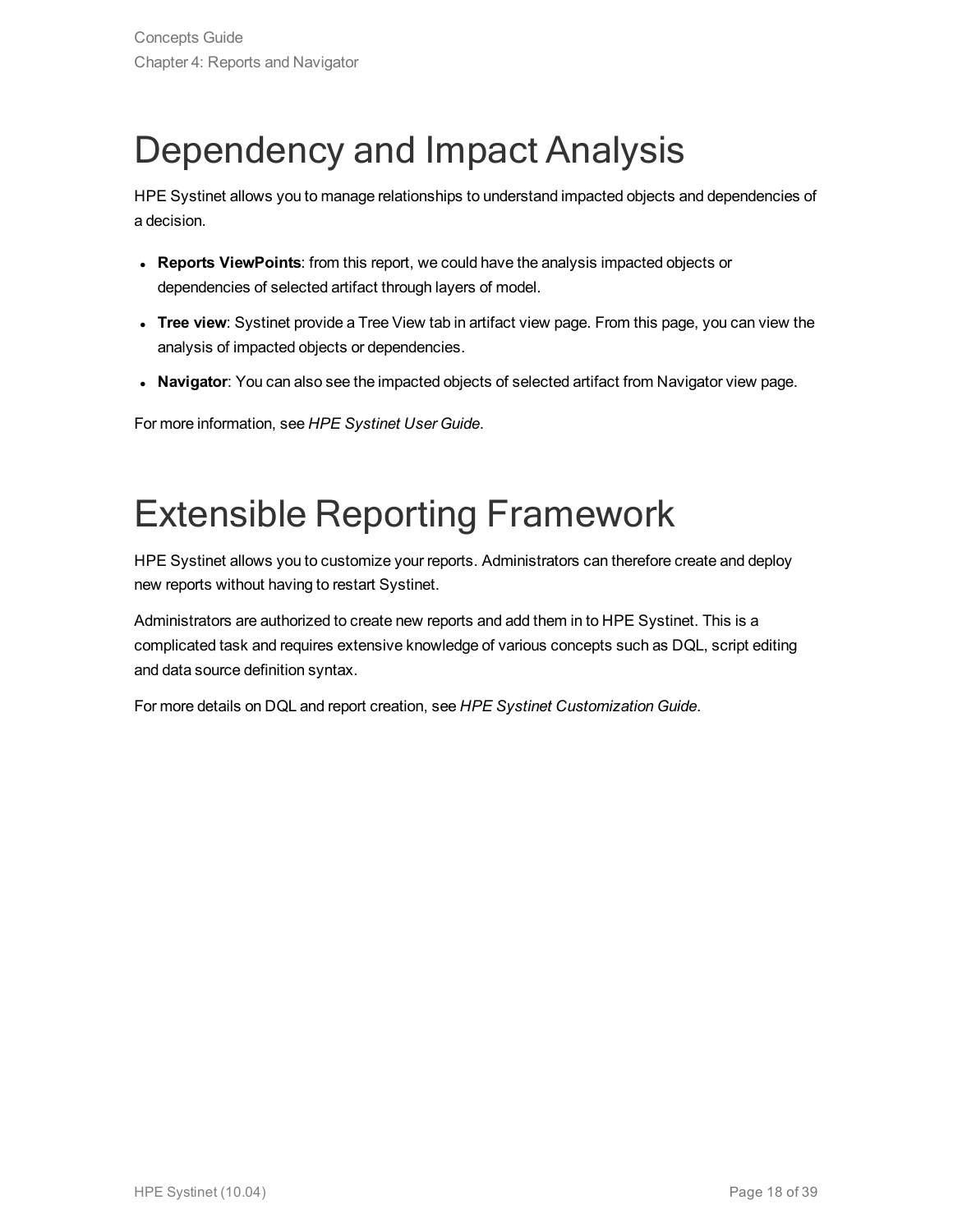# <span id="page-18-0"></span>Chapter 5: Product Integration

Systinet integrates with other products to serve as a central point of governance and to view all the information about your content.

Product Integration covers the following main uses cases:

- Discover and import the content of the integrated products so that you can govern and provide that content within Systinet.
- Publish and share the content of the Catalog with integrated products so that you can apply the features of those products.
- Access the information provided by the integrated products within Systinet.

The administrator is responsible for managing product integration within Systinet.

The exact details for each product vary but server management is handled in a generic way. The administrator creates a server artifact using a URL and a set of default credentials. Depending on the product and the configuration of Systinet, other users can use these default credentials to access the server or store their own in their credentials store.

For information on Systinet components, see ["Systinet](#page-20-0) Product Family" on page 21.

Systinet provides integration and support for the following products:

#### **UDDI Registry**

Use UDDI Registries as central storage for your service infrastructure or for specific environments such as development and production registries. Integration with UDDI Registries enables integration with other products (for example, SAP) through the registry.

You can import, export, and synchronize your service artifacts with entities in the registry. For more details, see "UDDI Registry [Integration"](#page-22-0) on page 23.

#### **HPE Business Service Management**

Discover services stored in HPE Business Service Management (BSM) and Universal Configuration Management Database (UCMDB) and enter them into governance. These discovered services are then monitored for changes and you can synchronize any changes from UCMDB into Systinet.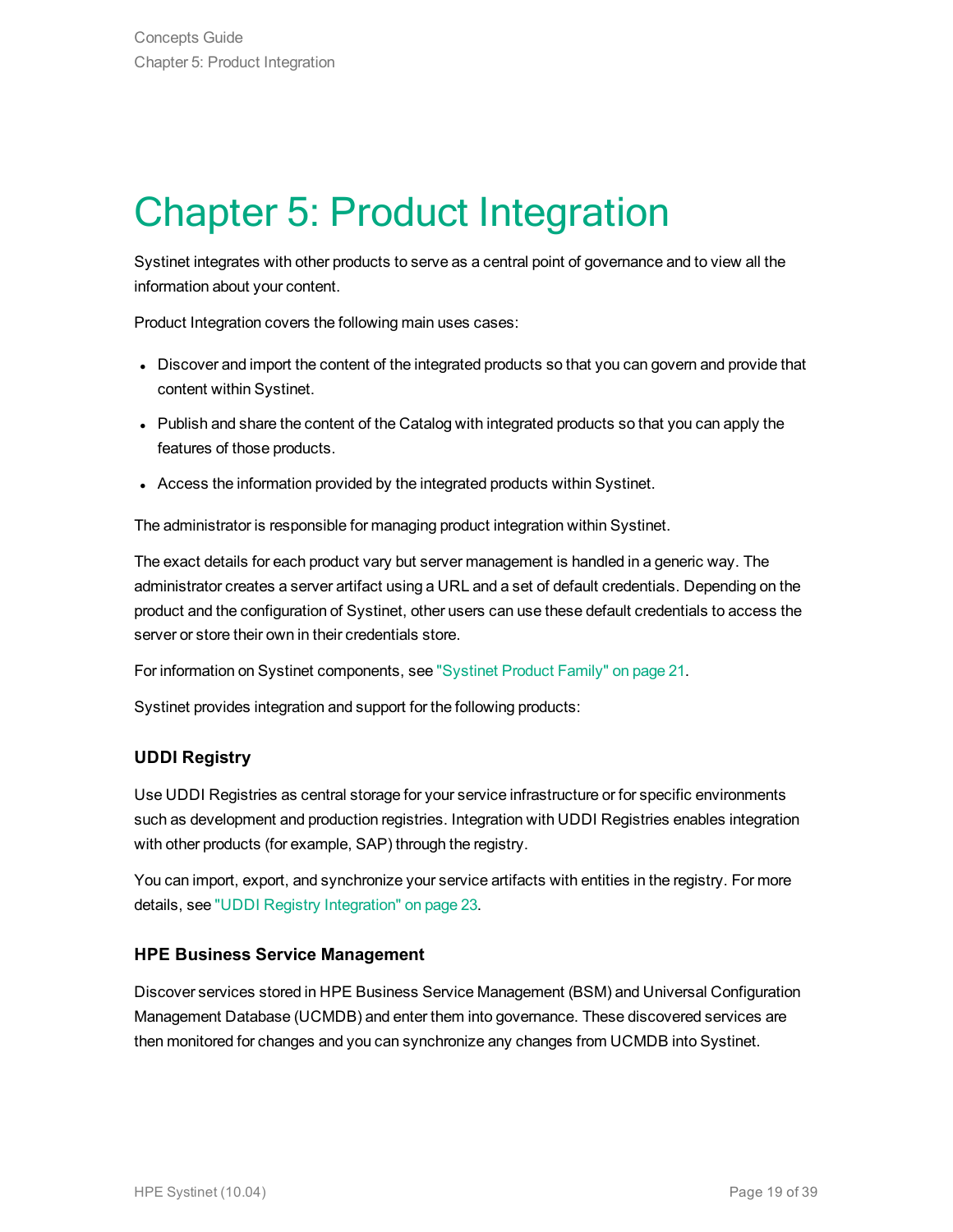Use BSM to monitor the performance of your services and view information generated by BSM on shared services in service detail pages. For more details, see "Business Service [Management"](#page-24-0) on [page](#page-24-0) 25.

**Note:** HPE Business Availability Center (BAC) 8.02 is no longer supported.

#### **HPE Application Lifecycle Manager**

Use Application Lifecycle Manager to track your service testing and view information generated by ALM on shared services in Systinet. For more details, "Application Lifecycle [Management"](#page-26-0) on page 27.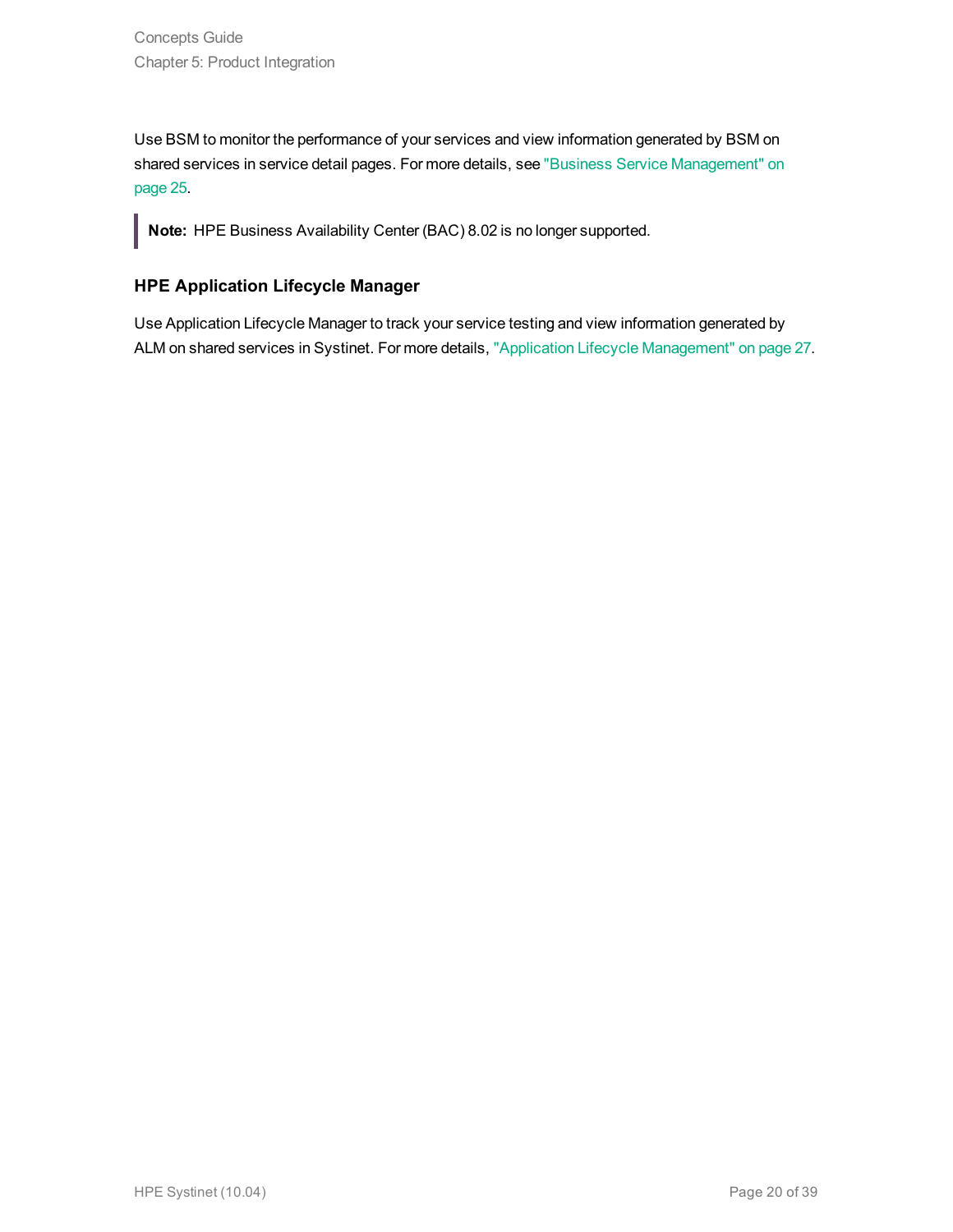## <span id="page-20-0"></span>Systinet Product Family

<span id="page-20-1"></span>Systinet is part of a larger family of SOA products designed to cover the entire range of SOA requirements.

### Standard Components

Systinet is designed to enable application governance to be established in a production environment with the following standard components:

- **Catalog** Provides an entry point for the provision and management of services.
- **Information Manager** Provides a suite of governance tools and low level access to the repository.
- **Reporting Service** Monitors and reports on your data.
- **Repository** Organizes and manages your data.
- <span id="page-20-2"></span>**Lifecycle Manager** - Enables you to control the service lifecycle and establish governance procedures for each lifecycle stage.

### Optional Components

In addition, your Systinet license can include the following components:

- <sup>l</sup> **Policy Manager** Enables your environment to conform to your business policy.
- <span id="page-20-3"></span><sup>l</sup> **Contract Manager** - Enables the management of provider-consumer relationships.

### Tools

HPE Software provide a set of tools for use with Systinet: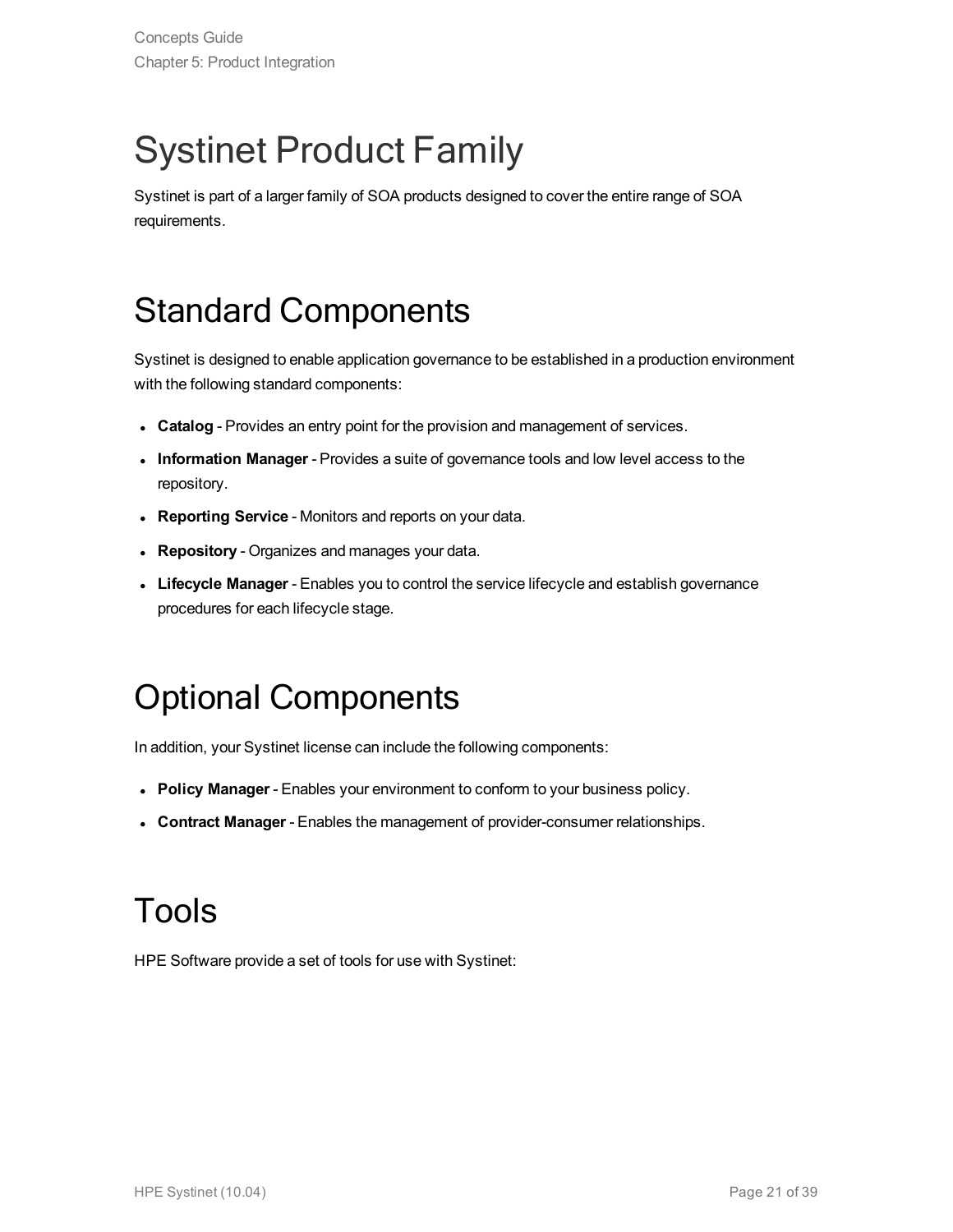**• Workbench** - A suite of editor tools distributed as an Eclipse development platform or as a plugin for Eclipse.

Workbench includes the following components:

- <sup>o</sup> **Customization Editor** Enables you to customize the architecture model and in Systinet.
- <sup>o</sup> **Assertion Editor** Enables you to create the building blocks of policies.
- <sup>o</sup> **Taxonomy Editor** Enables you to create customized taxonomies to categorize your artifacts according to your needs.
- <sup>o</sup> **Report Editor** Enables you to create customized reports. These can be deployed as a reporting extension and then used in Systinet.
- <sup>l</sup> **IDE Integrations** A set of plug-ins for different development environments offering Systinet integration functionality.

HPE Software provide the following IDE integration products:

- Systinet Plug-In for Eclipse Enables you to search the Catalog, generate service clients and skeletons from Systinet resources, perform local resource validation against Systinet policies, and publish local resources to the Catalog.
- <span id="page-21-0"></span>○ Systinet Plug- In for Visual Studio - Enables you to search the Catalog, generate web references from Systinet resources, and publish local resources to the Catalog.

### Integrated Systinet Products

Systinet integrates with the following products:

- <sup>l</sup> **HPE SOA Registry Foundation** Publish and index your services in a central location. For details, see the Registry Product Documentation.
- <sup>l</sup> **HPE Business Service Management (formerly Business Availability Center) and HPE Universal Configuration Management Database** - Discover services stored in UCMDB and access service availability statistics generated by BSM to monitor actual performance against your service level objectives.
- <sup>l</sup> **HPE Service Test Management** Register your SOAP services in ALM for testing and validation.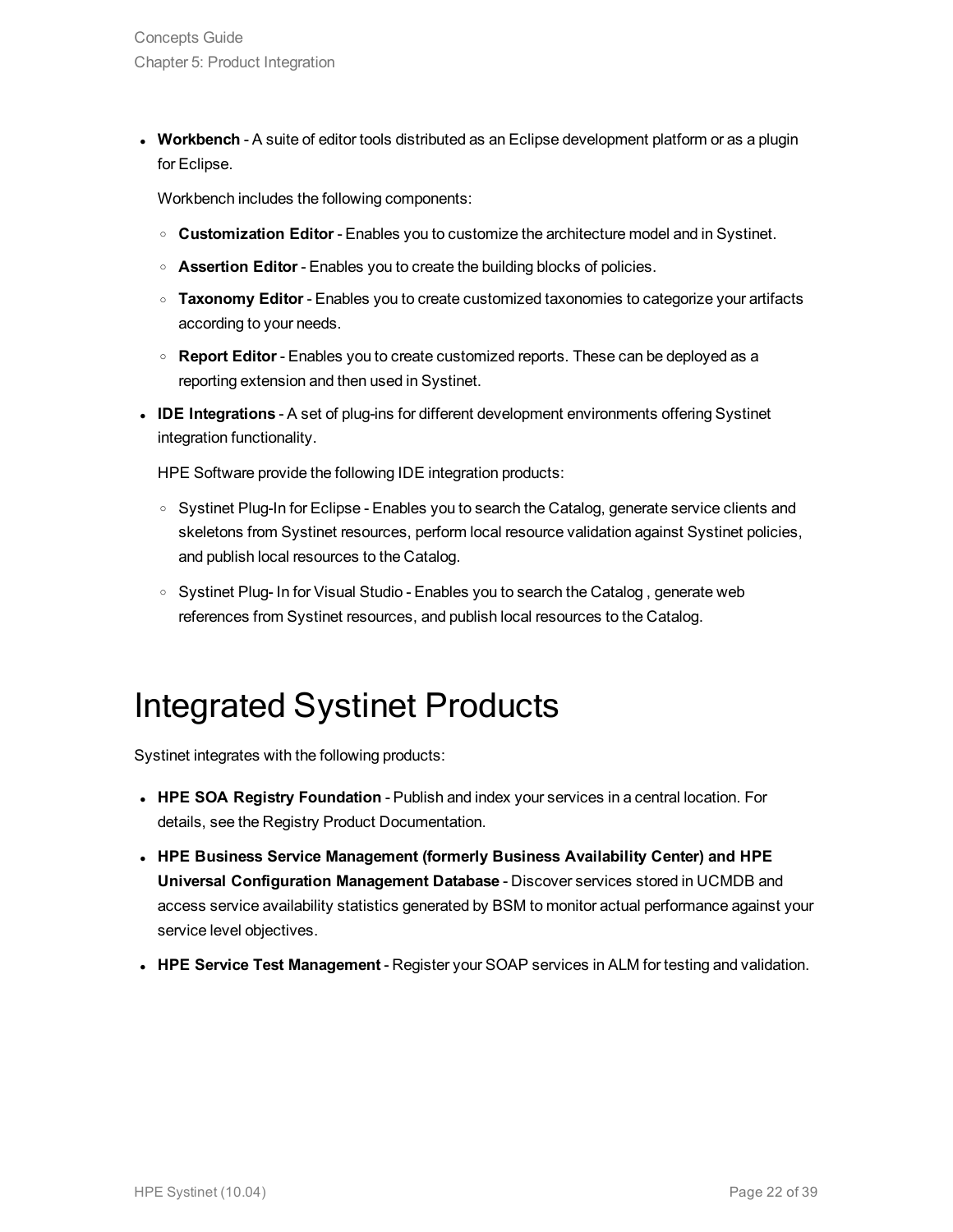# <span id="page-22-0"></span>UDDI Registry Integration

Systinet enables you to use UDDI Registries as central storage for your service infrastructure or for specific environments such as development and production registries.

Systinet splits responsibility for registry integration between administrators and users with permissions to transfer content between the Catalog and an integrated registry server.

The administrator manages integrated registry servers and must create an integrated server artifact before UDDI integration functionality is available for use. For details, see the following topics described in *HPE Systinet Administration Guide*:

- <sup>l</sup> *How to Add Integrated Products*
- <sup>l</sup> *How to Synchronize Registry Taxonomies*

**Caution:** If HTTPS is used for Systinet–HP SOA Registry Foundation communication, then it is necessary to import the registry certificates into the application server certificate store.

Users with appropriate permissions can perform the following content management actions involving an integrated registry server described in the *HPE Systinet User Guide*:

- "How to Import from Registry" on page 1
- "How to Synchronize with Registries" on page 1
- "How to Export to Registry" on page 1
- "How to Delete Data from Registry" on page 1

A UDDI registry is an implementation of the UDDI specification, for example HP SOA Registry Foundation. The UDDI specification has three major versions, commonly named v1, v2 and v3. Systinet is interoperable with UDDI v3 compliant registries.

The UDDI specification defines four major entities:

<sup>l</sup> **Business Entity**

A business entity represents a business unit, company, department, and so on. It contains one or more company names, contacts, and provided services. A business entity in registry corresponds to an Organizational Unit in the Systinet SDM model.

<sup>l</sup> **Service**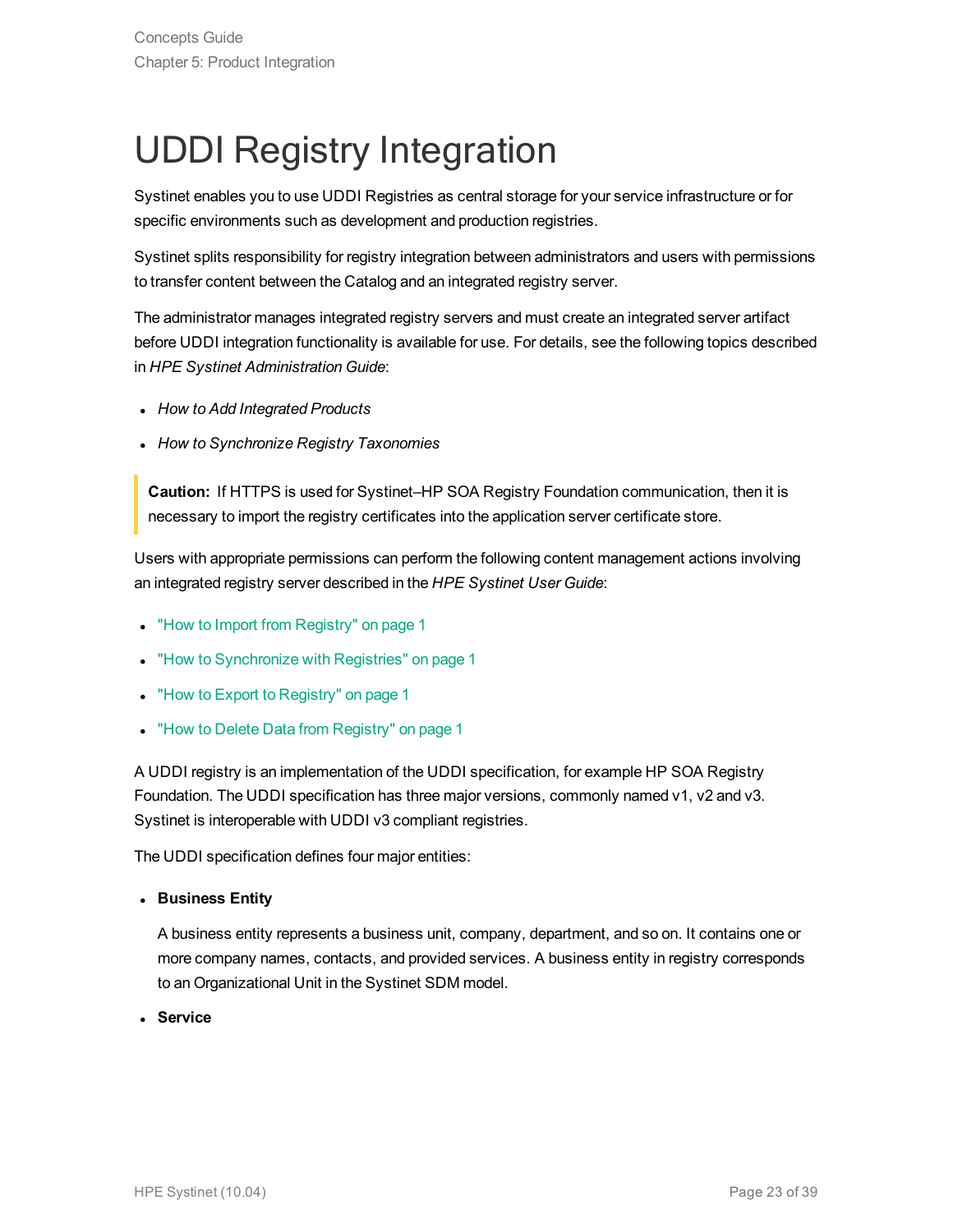A service represents a logical service. Services cannot stand alone, they must always be part of a parent Business Entity. A service in registry corresponds to an Implementation in the Systinet SDM model.

#### <sup>l</sup> **Binding Template**

A binding template represents technical services. It includes information needed to create and run client applications. A binding template in registry corresponds to an Endpoint in the Systinet SDM model.

#### <sup>l</sup> **tModel**

A tModel represents an arbitrary resource, that cannot be described by the structures above. For example; specification, documentation, (part of) WSDL document, policy or taxonomy. Therefore there is not a common map of tModel to an SDM model artifact.

**Tip:** The mapping for certain types of tModel can be defined in Systinet Workbench.

The UDDI specification defines interoperable standards for the exchange of data about web services, their interfaces, implementations, deployments, and responsible contacts.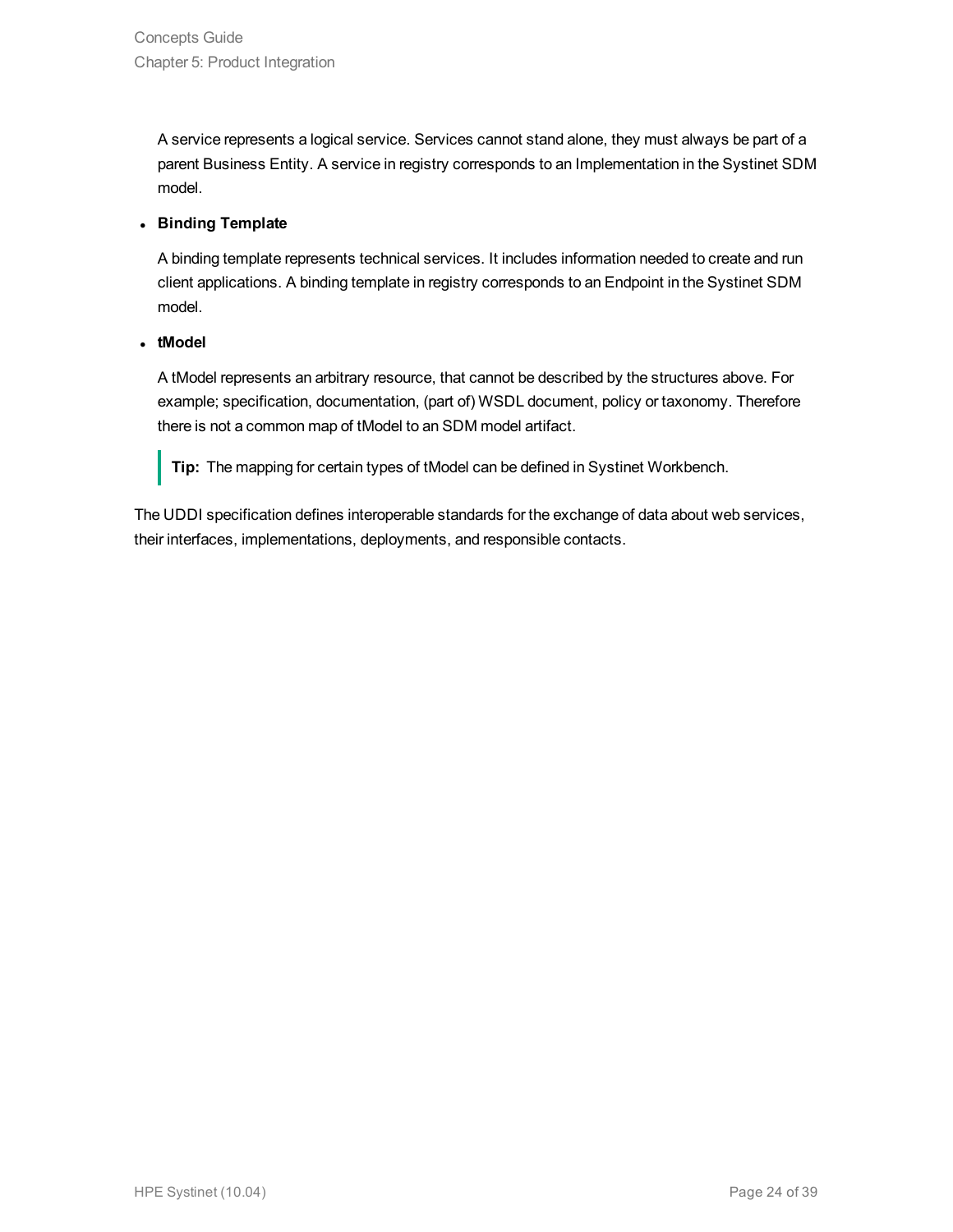## <span id="page-24-0"></span>Business Service Management

HP Business Service Management (formerly Business Availability Center) (BSM) monitors run-time services and collects statistics on their performance. These statistics enable you to verify that a service meets its service level objectives. BSM uses the Universal Configuration Management Database (UCMDB) which provides visibility of the infrastructure and applications that support your business services.

Systinet splits responsibility for BSM / UCMDB integration between administrators and users with permissions to access UCMDB content and BSM performance statistics.

The administrator manages integrated BSM / UCMDB servers and must create an integrated server artifact before BSM / UCMDB integration functionality is available for use. For details, see the following topic in *HPE Systinet Administration Guide*:

<sup>l</sup> *How to Add Integrated Products*

**Note:** Systinet can integrate with only one BSM/UCMDB server which is associated with the toplevel domain.

**Caution:** If the Catalog already contains services discovered from BSM/UCMDB, do not delete the BSM/UCMDB server artifact. You may lose access to service discovery functions and discovered artifacts. If your BSM/UCMDB connection settings change, modify the properties of the existing BSM/UCMDB server.

Users with appropriate permissions can perform the following content management actions involving an integrated BSM / UCMDB server:

- "How to Import BSM/UCMDB Artifacts" on page 1
- "How to Resolve Matching Conflicts" on page 1
- "How to Mark Discovered Content as Rogue" on page 1
- "How to Ignore Discovered Content" on page 1
- "How to Synchronize Discovered Content" on page 1
- "How to Monitor BSM Performance Statistisc" on page 1

Systinet artifacts correspond to UCMDB entities as follows: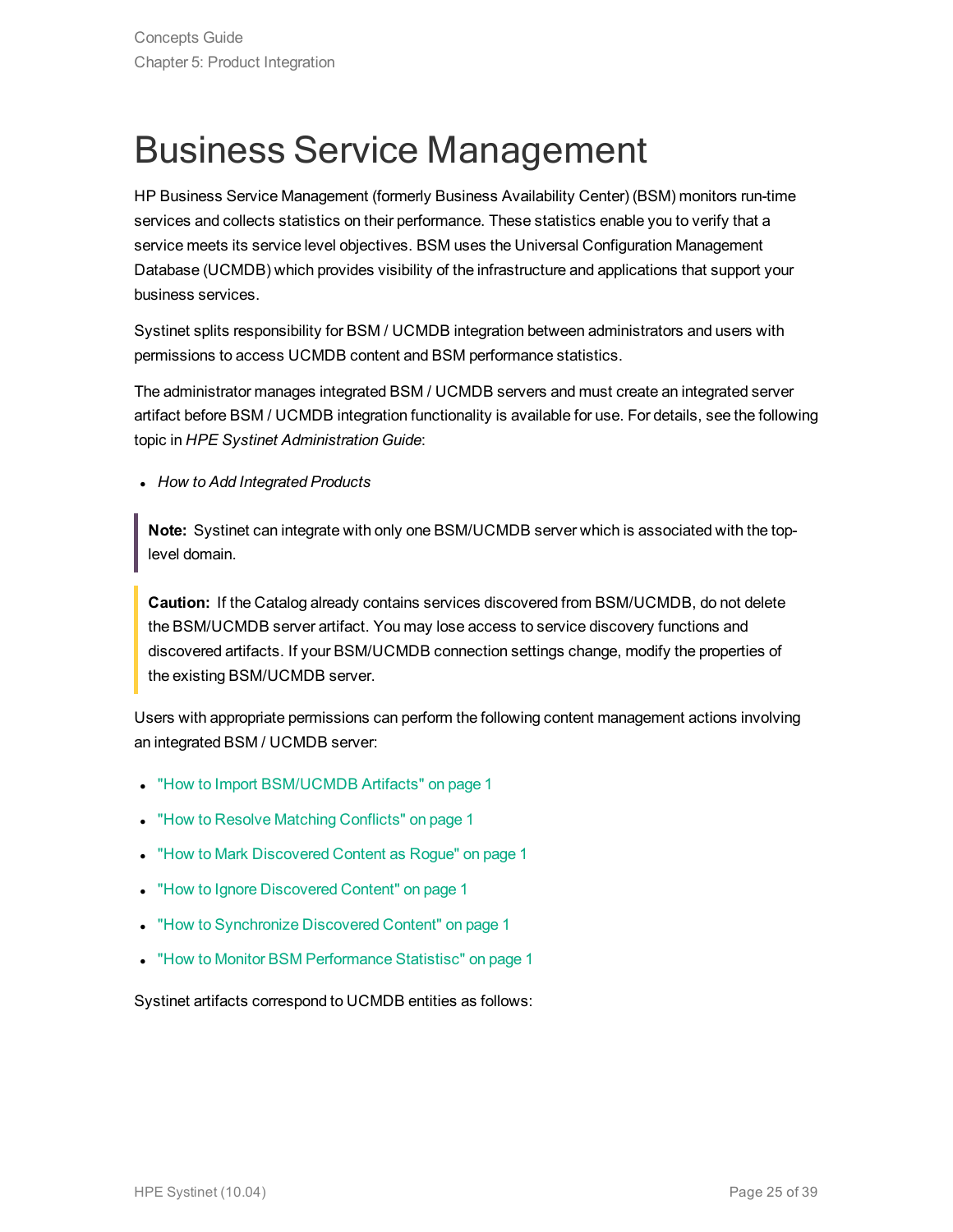| <b>Systinet Artifact</b> | <b>UCMDB Entity</b>                 |
|--------------------------|-------------------------------------|
| Organizational unit      | <b>Business Unit</b>                |
| Service                  | <b>Business Service for Catalog</b> |
| SOAP Service             | Web Service                         |

**Tip:** BSM can access services in Systinet directly if the connection to Systinet is set in BSM for Systinet Settings. This enables you to view SOAP Services in the Health Report page. For details, see the HP Business Service Management documentation.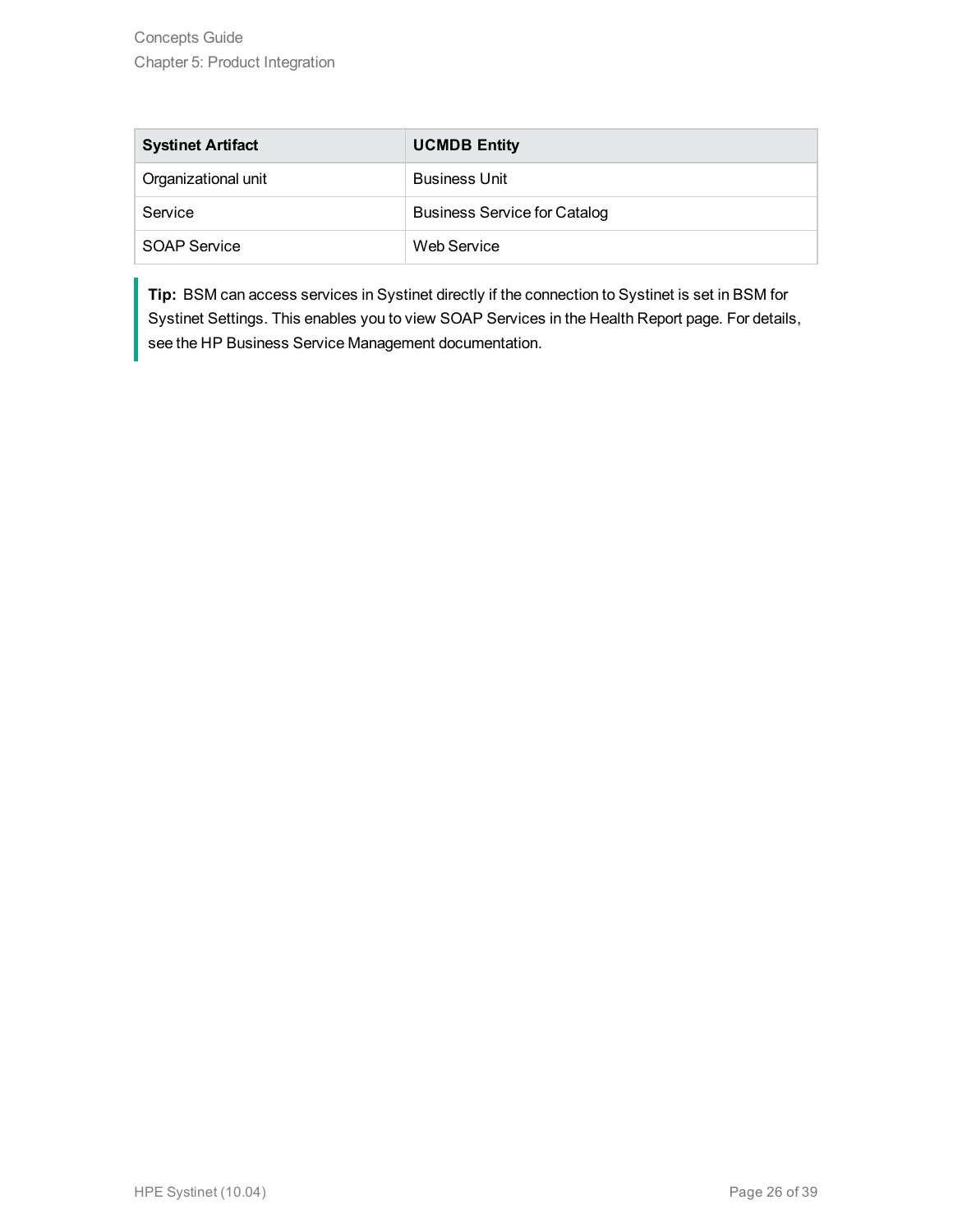## <span id="page-26-0"></span>Application Lifecycle Management

Systinet enables to register the SOAP services in ALM 11 for testing or imports Requirements from ALM 12, and then monitors the testing statistics in Systinet.

To customize Systinet to work with later ALM versions:

- 1. Access the page **Administration > Configuration > System Settings**.
- 2. Download the property file: platform.integration.alm.configuration
- 3. Modify this file by adding a new almServiceFetcher for the new version of ALM.
- 4. Upload this file again to Systinet.

Systinet splits responsibility for ALM integration between administrators and users with permissions to register services in ALM and access ALM quality statistics.

The administrator manages integrated ALM servers and must create an integrated server artifact before ALM integration functionality is available for use. For details, see the following topic in *HPE Systinet Administration Guide*:

<sup>l</sup> *How to Add Integrated Products*

**Note:** In order to make Systinet artifacts visible in ALM, you must set the Sharing Principal role to use the system#everyone group, share the artifacts you want to make visible in ALM, and set sharing for the appropriate stages of lifecycle processes that govern the artifacts.

Users with appropriate permissions can perform the following content management actions involving an integrated ALM server:

- "How to Register Services in ALM" on page 1
- **.** "Monitor ALM Quality Statistics" on page 1

Systinet artifacts correspond to ALM entities as follows:

| <b>Systinet Artifact</b> | <b>ALM Entity</b> |
|--------------------------|-------------------|
| SOAP Service             | Web Service       |

**Tip:** ALM enables you to import services directly from Systinet . For details, see the HP Application Lifecycle Manager documentation.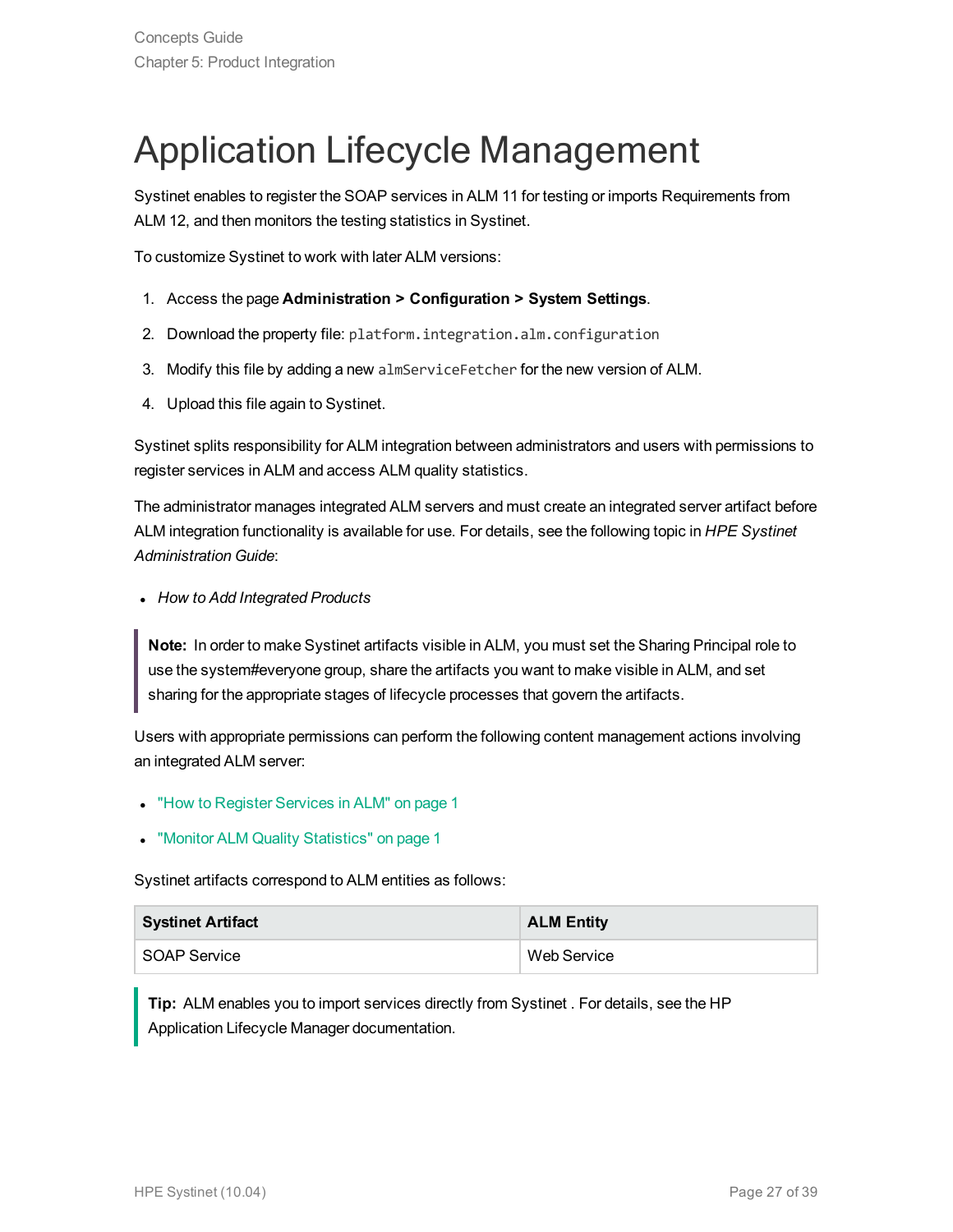<span id="page-27-0"></span>**Tip:** Systinet provides a set of default technical policies which you can use if you want to make ALM integration and the statistics it provides part of your validation process.

### ALM Server Customizations

You can customize the way that you view data collected from your ALM server by HP Systinet.The HP Systinet server provides three functions to get the service status from the ALM server.

The following procedures list the steps to add and customize your ALM server.

#### **To add the ALM Server:**

- 1. Click **Administration > Servers > ALM Servers > Add ALM Server**. The Add ALM Server page opens.
- 2. Fill in the following fields:

| <b>Name</b>        | name of server                             |
|--------------------|--------------------------------------------|
| <b>Base URL</b>    | base URL of server                         |
| Usemame            | qcadmin                                    |
| Password           | qcadmin password                           |
|                    | Note: Check the Save Credentials checkbox. |
| <b>ALM Domain</b>  | ALM domain name                            |
|                    |                                            |
| <b>ALM Project</b> | ALM project name                           |

3. You can click **Test Connection** to test. After the test completes successfully, click **Save**.

#### **To Customize the ALM Server:**

- 1. Click **Customization > Customize** in the left navigation area.
- 2. Click **Recent Documents > GoogleSearchService** (the SOAP service). The selected SOAP service page is displayed.
- 3. Click **More > Metrics**. Initially, you will see a warning that no endpoints are defined for the Testing environment type.
- 4. Select the **Details** tab, and then under Environments, select **Edit**. The GoogleSearchPort\_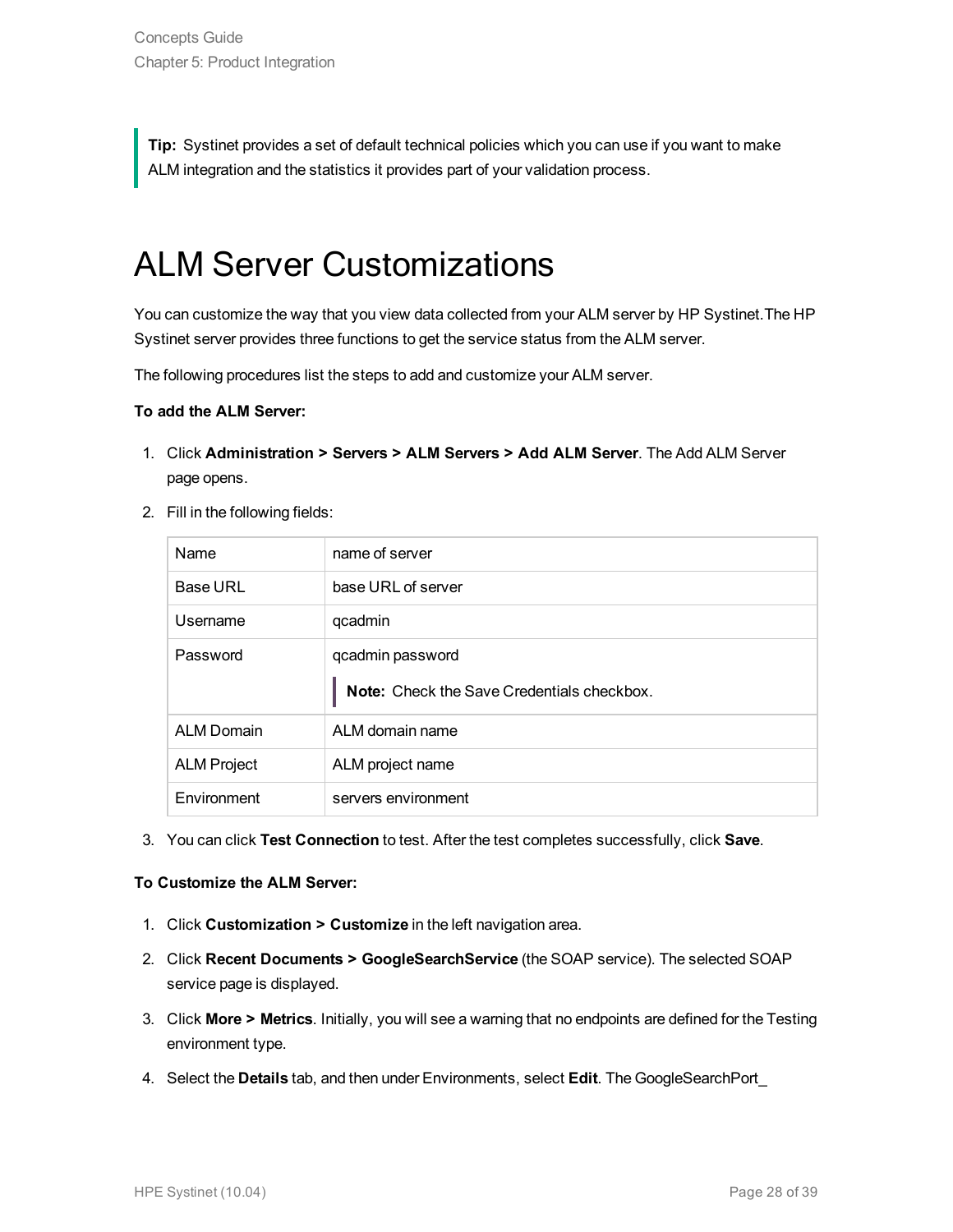Endpoint page is displayed.

- 5. In the Environment dropdown menu, select **Testing**, and then click **Save**.
- 6. Click **More > Metrics** and you will now see the ALM server quality presented graphically by default. However, you can customize this page to display different kinds of information.
- 7. 7.Click **Customize** to view the **Artifact Detail Page** that you will use to embed your customizations.
- 8. You can choose to customize with any of the following scripts:
	- a. Gets all ALM servers as JSON array by getAlmServers() function:

```
<customization xmlns="http://systinet.hp.com/2009/02/ui/customization"
xmlns:cust="http://systinet.hp.com/2009/02/ui/customization"
xmlns:xsi="http://www.w3.org/2001/XMLSchema-instance"
xsi:schemaLocation="cust artifactDetail.xsd">
<content>
<server id="alm_integration_server">
<import location="/scripts/almServerAPI.js"/>
</server>
<html id="alm_integration_client">
<include>
<script>
Ext.onReady(function () {
getAlmServers(almServersListener);
function almServersListener(result){
alert(result);
}
});
</script>
</include>
</html>
</content>
</customization>
```
b. Gets all ALM beans from ALM server as JSON objects by getAlmBeans(serverUUID,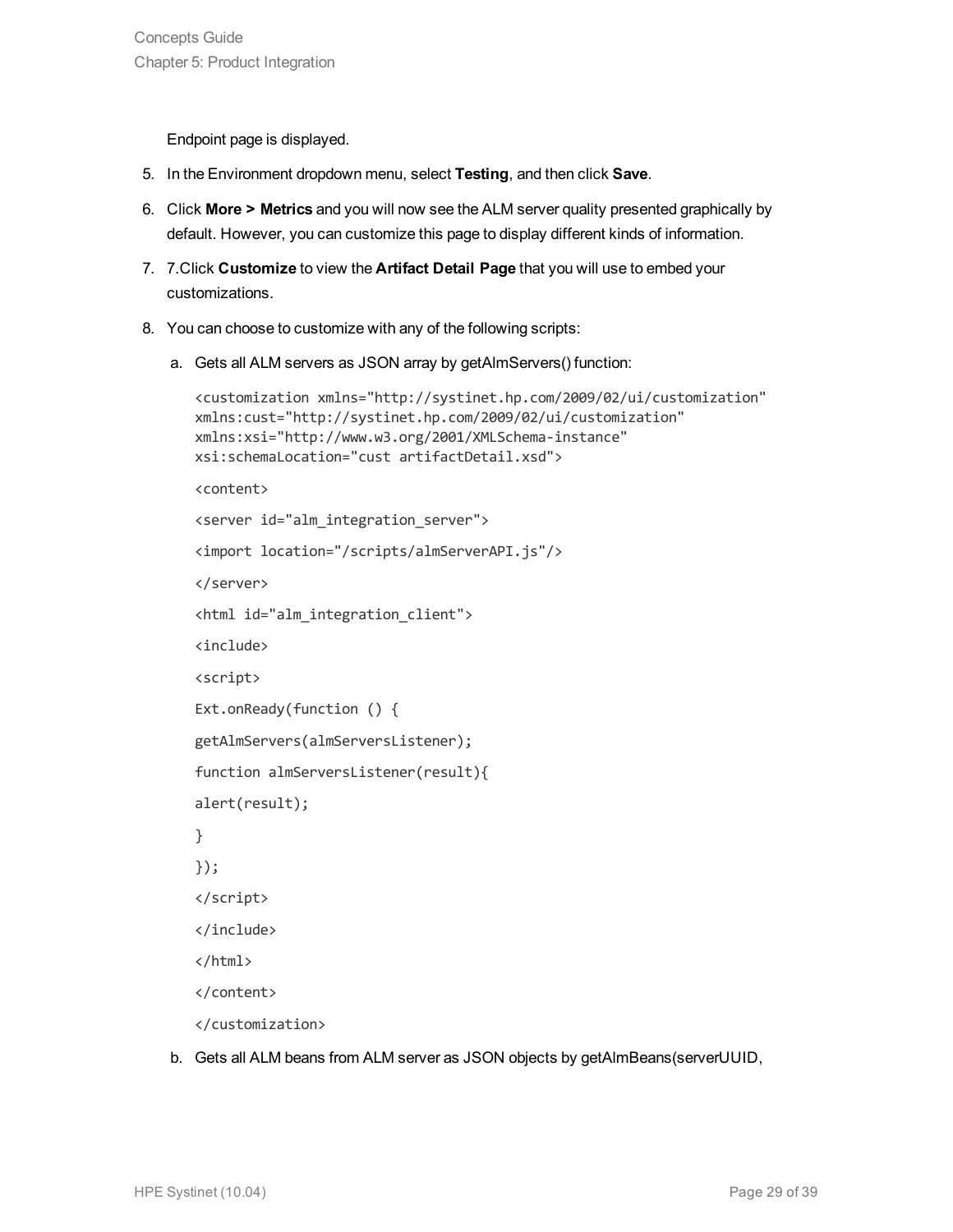| beanProps, runtimeContext) function. Includes: |  |
|------------------------------------------------|--|
|------------------------------------------------|--|

| <b>Name</b>    | <b>Description</b>                                                                                                                                                                                                                                   |
|----------------|------------------------------------------------------------------------------------------------------------------------------------------------------------------------------------------------------------------------------------------------------|
| serverUUID     | The ALM server UUID.                                                                                                                                                                                                                                 |
| beanProps      | The name and view name (config in property file of<br>'platform.integration.alm.configuration' above) of ALM bean as JSON<br>array. For example, var beanProps = $[\text{name:almReg}]$<br>href:viewRequirement}, {name:almDefect, href:viewDefect}] |
| runtimeContext | The runtime context to get ALM bean, must include service UUID. For<br>example, var runtimeContext = $\{$ serviceUUID:alm integration<br>client.uuid}                                                                                                |

```
<customization xmlns="http://systinet.hp.com/2009/02/ui/customization"
xmlns:cust="http://systinet.hp.com/2009/02/ui/customization"
xmlns:xsi="http://www.w3.org/2001/XMLSchema-instance"
xsi:schemaLocation="cust artifactDetail.xsd">
```
<content>

```
<server id="alm_integration_server">
```

```
<import location="/scripts/almServerAPI.js"/>
```
</server>

```
<html id="alm_integration_client">
```

```
<parameter name="uuid">${artifact._uuid}</parameter>
```
<include>

<script>

```
Ext.onReady(function () {
```

```
var serverUUID = "xxx";
```

```
var beanProps = "[{name:almReq, href:viewRequirement}, {name:almDefect,
href:viewDefect}, {name:almTest, href:viewTest}]";
```

```
var runtimeContext = {serviceUUID:alm integration client.uuid};
```

```
getAlmBeans(serverUUID, beanProps, runtimeContext, almBeansListener);
```

```
function almBeansListener(result){
```
alert(result);

}

});

</script>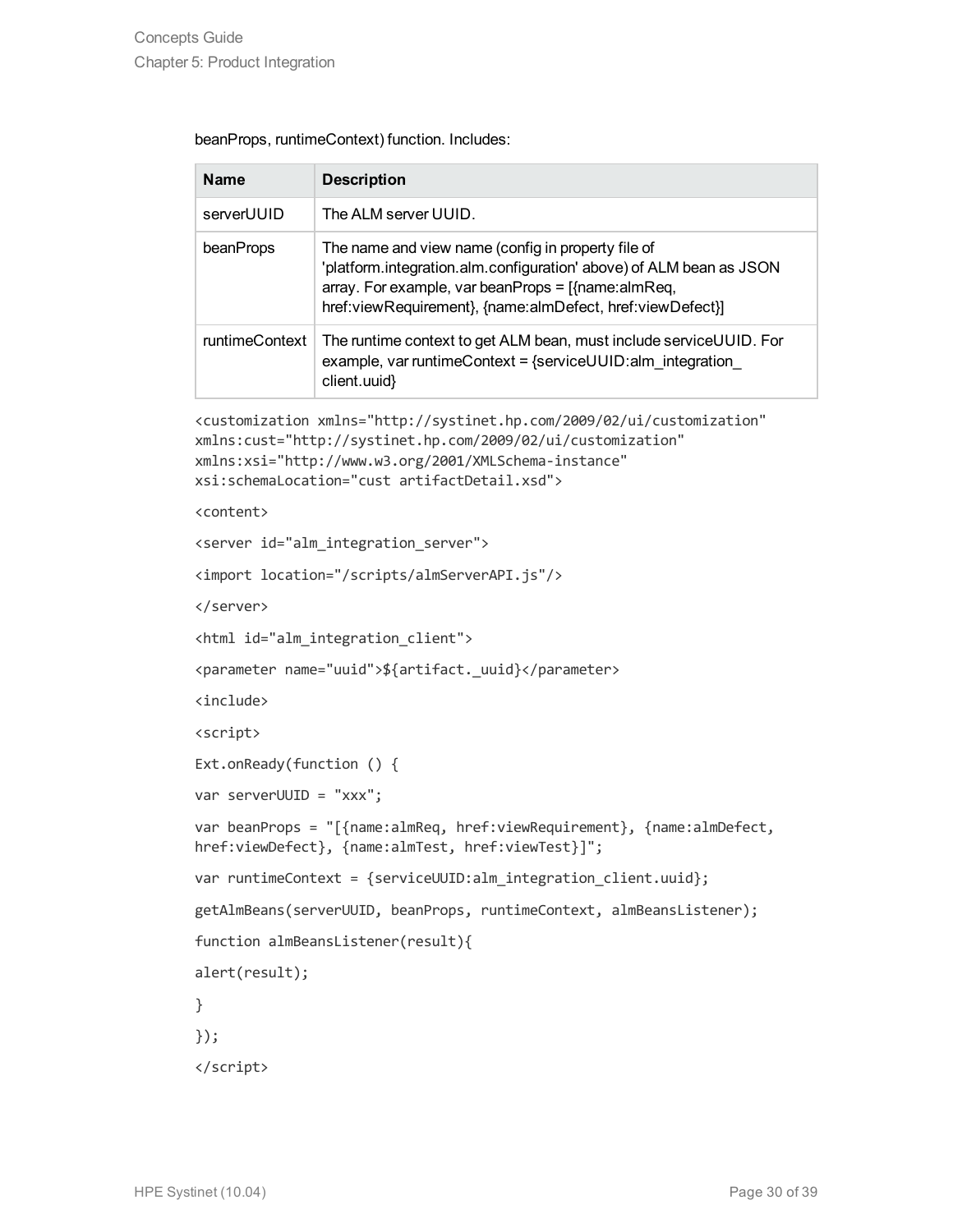</include> </html> </content> </customization>

c. Gets all ALM beans from all ALM server as JSON object by getServiceStatus(beanProps, runtimeContext) function. Includes:

| <b>Name</b>    | <b>Description</b>                                                                                                                                                                                                                                   |
|----------------|------------------------------------------------------------------------------------------------------------------------------------------------------------------------------------------------------------------------------------------------------|
| beanProps      | The name and view name (config in property file of<br>'platform.integration.alm.configuration' above) of ALM bean as JSON<br>array. For example, var beanProps = $[\text{name:almReg}]$<br>href:viewRequirement}, {name:almDefect, href:viewDefect}] |
| runtimeContext | The runtime context to get ALM bean, must include serviceUUID. For<br>example, var runtimeContext = $\{$ serviceUUID: alm integration<br>client.uuid}                                                                                                |

```
<customization xmlns="http://systinet.hp.com/2009/02/ui/customization"
xmlns:cust="http://systinet.hp.com/2009/02/ui/customization"
xmlns:xsi="http://www.w3.org/2001/XMLSchema-instance"
xsi:schemaLocation="cust artifactDetail.xsd">
```
<content>

```
<server id="alm_integration_server">
```

```
<import location="/scripts/almServerAPI.js"/>
```
</server>

```
<html id="alm_integration_client">
```

```
<parameter name="uuid">${artifact._uuid}</parameter>
```
<include>

<script>

```
Ext.onReady(function () {
```

```
var beanProps = "[{name:almReq, href:viewRequirement}, {name:almDefect,
href:viewDefect}, {name:almTest, href:viewTest}]";
```

```
var runtimeContext = {serviceUUID:alm_integration_client.uuid};
```

```
getServiceStatus(beanProps, runtimeContext, serviceStatusListener);
```

```
function serviceStatusListener(result){
```
alert(result);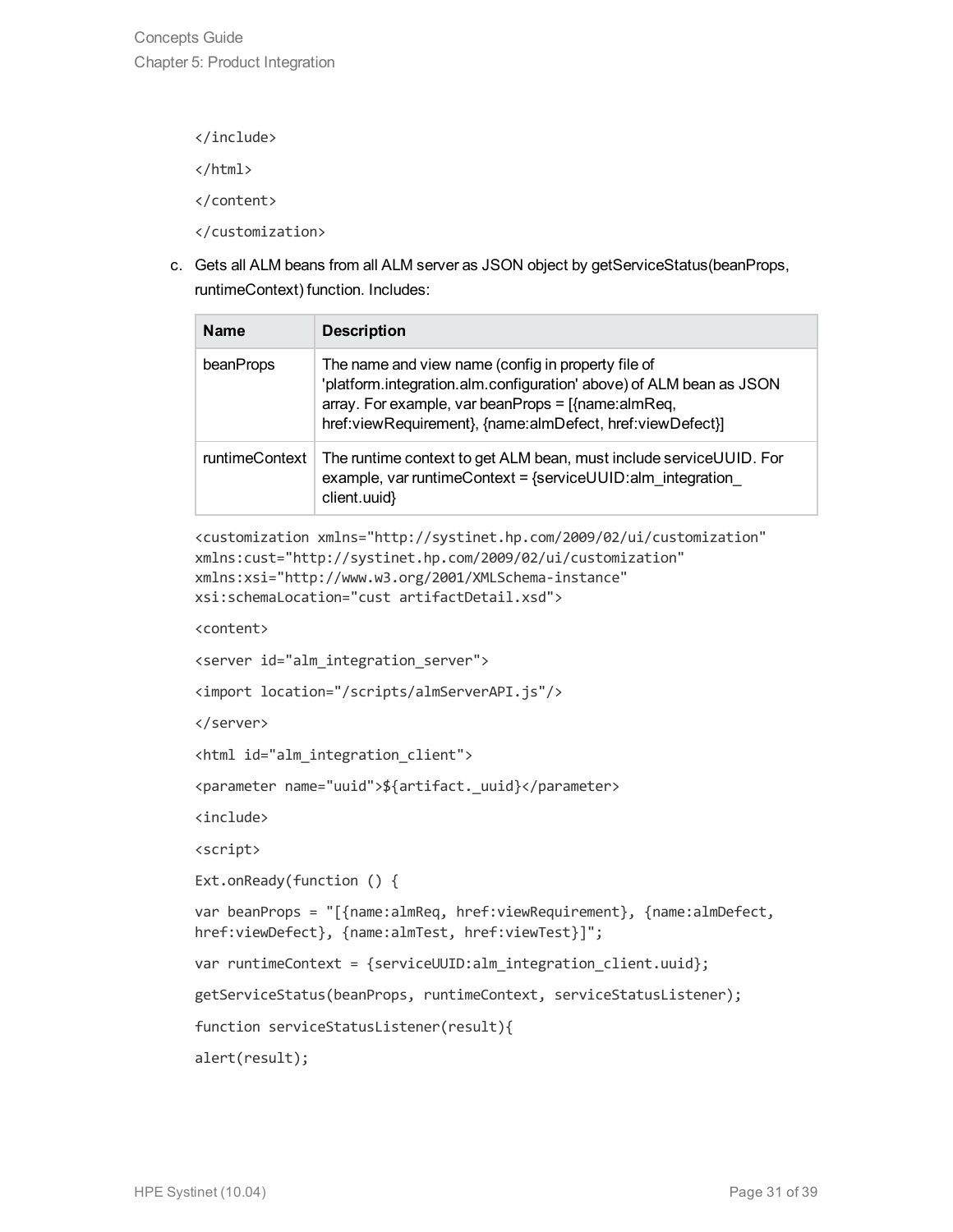Concepts Guide Chapter 5: Product Integration

> } }); </script> </include> </html> </content> </customization>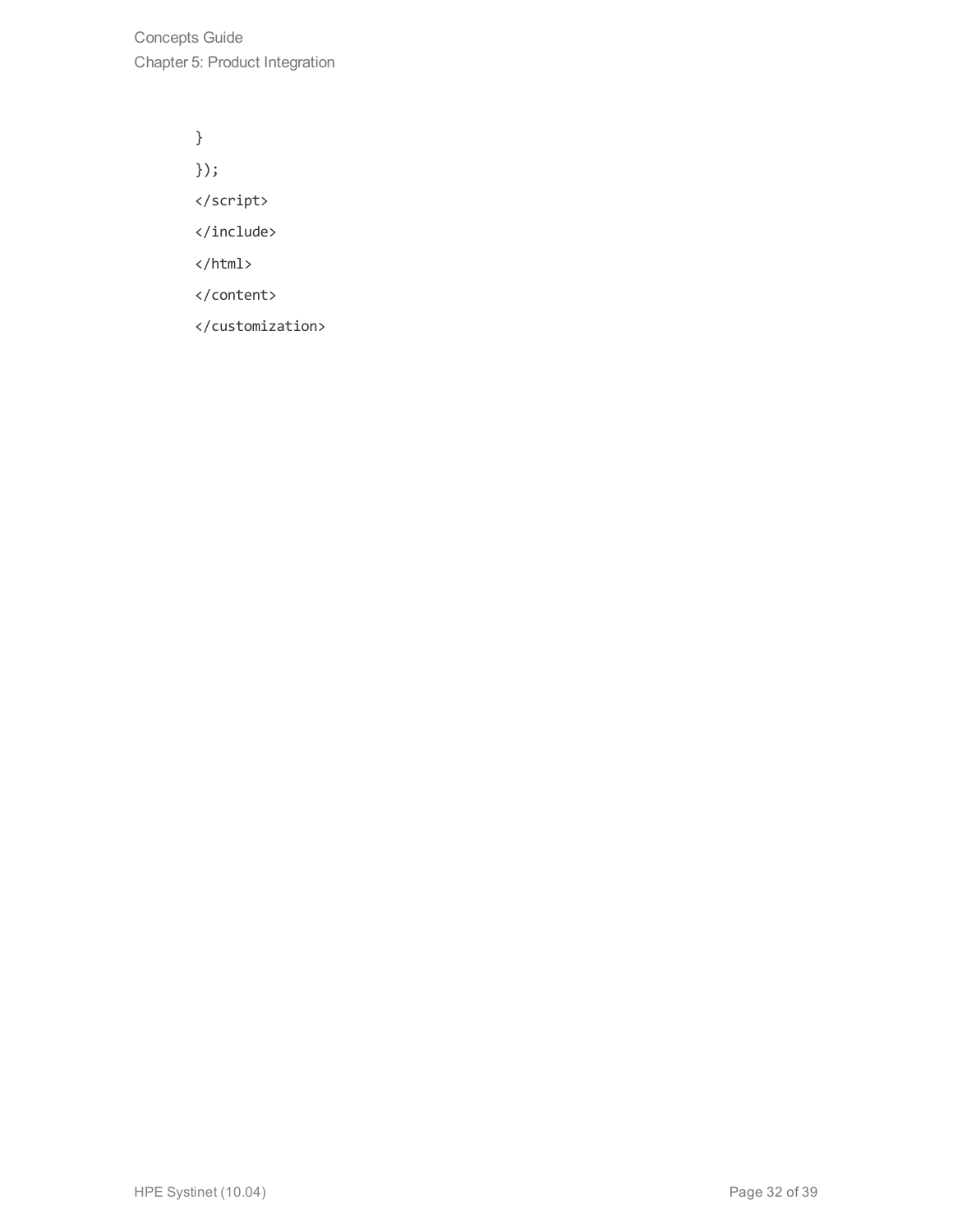# <span id="page-32-0"></span>Chapter 6: Runtime Integration (RGIF)

HPE Systinet implements runtime integration using the Runtime Gateway Interoperability Framework (RGIF). RGIF provides enforcement of both run-time and design-time policies and is based on Systinet contract management with contracts being identified during run-time as well as detecting rogue services. Service proxies are auto-deployed to run-time integration as managed endpoints and service capacities are monitored on a per contract basis. The RGIF interface helps HPE Systinet to communicate with Policy Enforcement Point (PEP).

## <span id="page-32-1"></span>Contracts Provisioning

HPE Systinet RGIF allows you to:

- define workflow with approval process.
- customize policies and control manual tasks.
- monitor contract service.
- track complete history from design time to run time.
- <span id="page-32-2"></span>• identify capacity issues and plan accordingly.

## **Discovery**

HPE Systinet RGIF provides ability to discover REST and Web services from PEPs.

From runtime devices, web services are discovered and synchronized to Systinet as artifacts, while REST services are synchronized as API artifacts. Discovered artifacts could then be governed within Systinet or deployed to different runtime devices or environments.

Policies from runtime devices are also discovered, decomposed and synchronized into Systinet as RGIF artifacts (proxy, universal policy and policy parameter artifacts).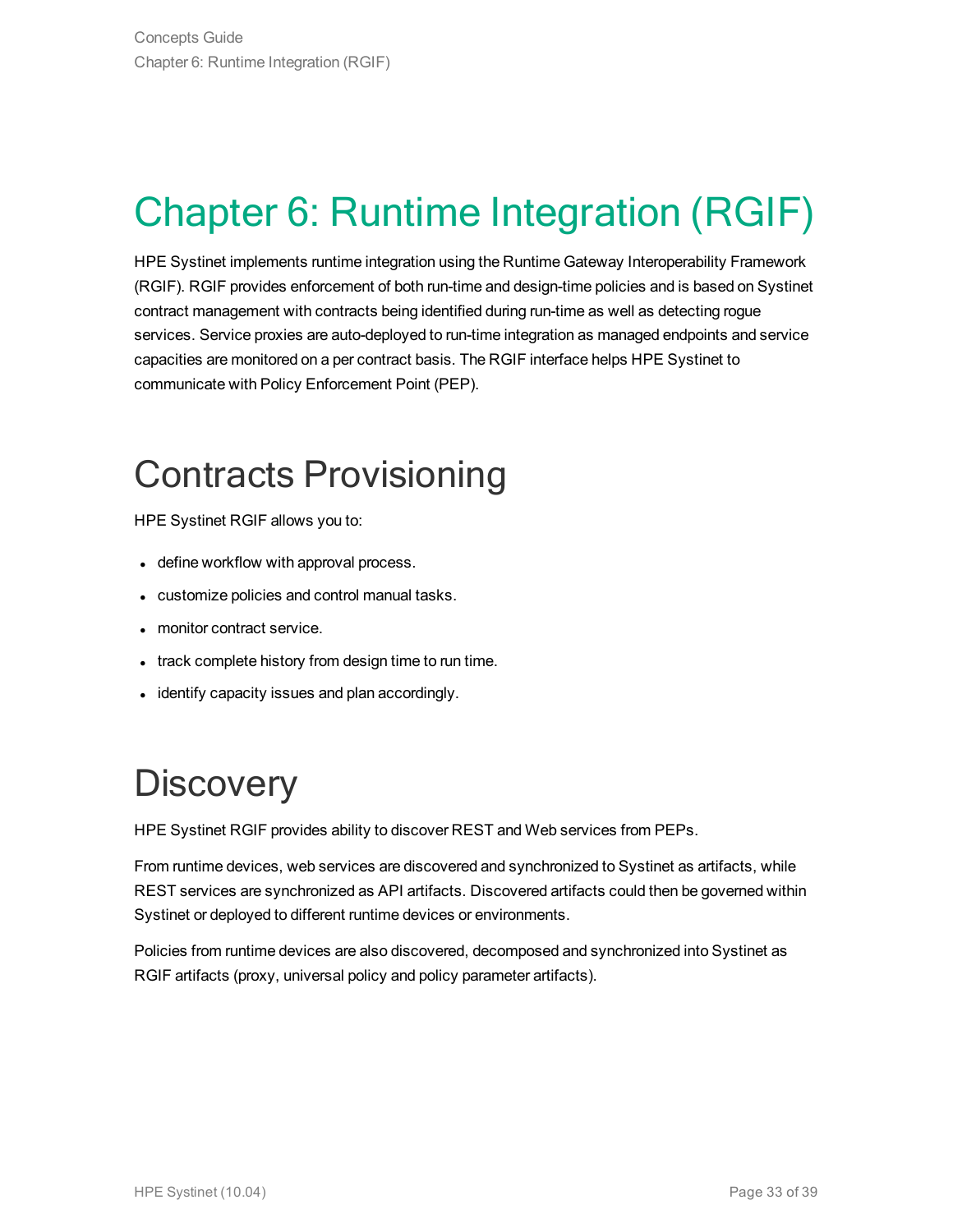# <span id="page-33-0"></span>Third Party Appliances (Layer7)

HPE Systinet RGIF features multi-device support. The following Third Party appliances are supported for automatic configuration of runtime governance integration:

- Vendor neutral (Layer 7, IBM Datapower)
- Open Architecture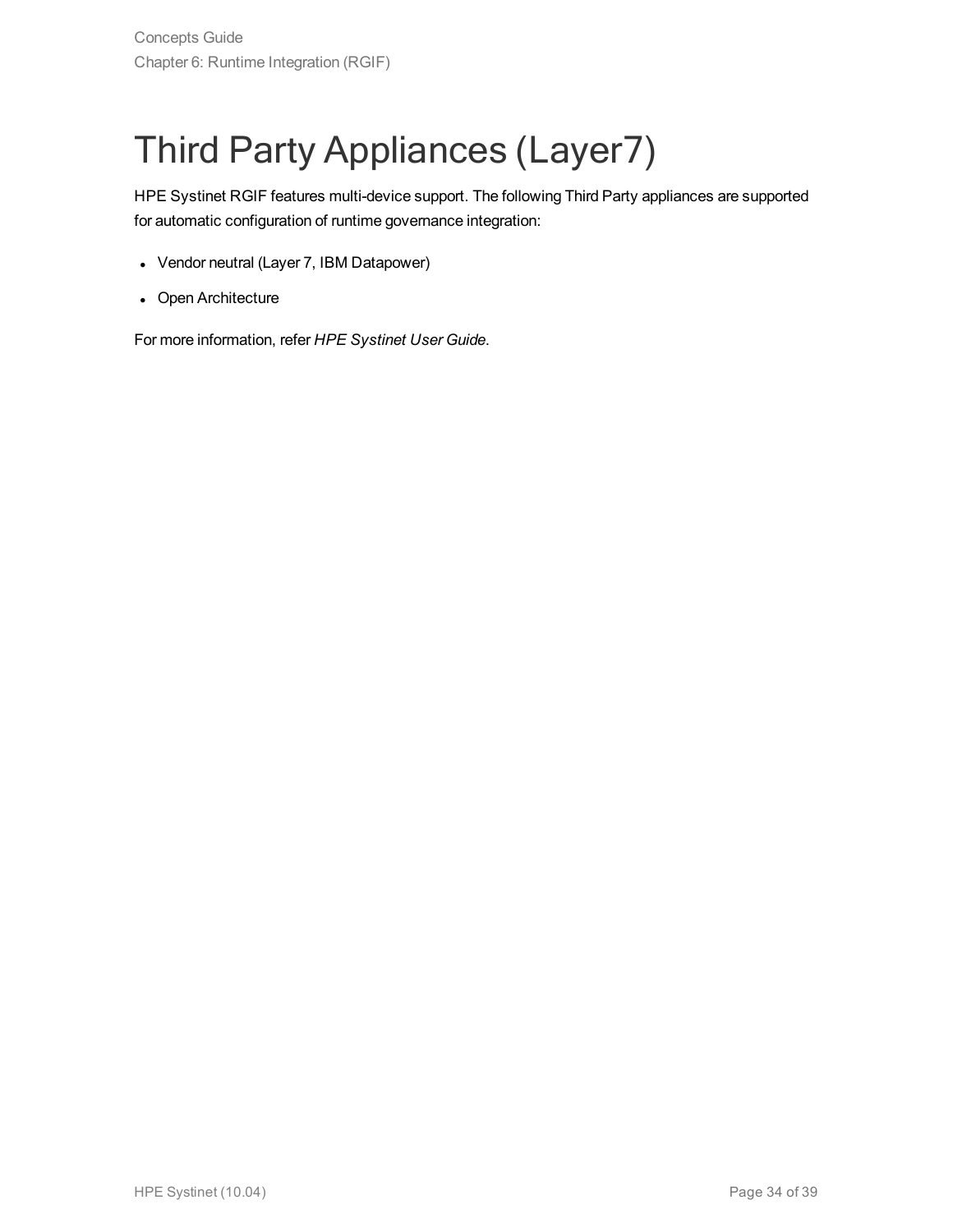# <span id="page-34-0"></span>Chapter 7: Administration

<span id="page-34-1"></span>Administration in HPE Systinet can be broadly classified in the following areas:

## Manage Content

The most important content management concept in HPE Systinet is the use of Domains. The administrator can create a domain structure that represents your organizational structure. Each domain represents a working area with users assigned to specific roles within each domain and the content of the domain managed to restrict its visibility and access rights.

| <b>Domains</b> |                             |                                                                                                                                                         |             |  |  |  |  |  |  |  |
|----------------|-----------------------------|---------------------------------------------------------------------------------------------------------------------------------------------------------|-------------|--|--|--|--|--|--|--|
|                | B                           |                                                                                                                                                         |             |  |  |  |  |  |  |  |
|                | Name $\triangle$            | <b>Description</b>                                                                                                                                      | <b>Type</b> |  |  |  |  |  |  |  |
|                | Amazon Web Services         | Domain for Amazon Web Services                                                                                                                          |             |  |  |  |  |  |  |  |
|                | <b>Default Domain</b>       | The default domain represents a default working area for all users until the administrator creates additional working area dom As-is/To-be Architecture |             |  |  |  |  |  |  |  |
|                | Demo Domain                 | Domain for demo and testing purposes                                                                                                                    |             |  |  |  |  |  |  |  |
|                | <b>HP Cloud</b>             | Domain for HP Cloud                                                                                                                                     |             |  |  |  |  |  |  |  |
|                | <b>HP Software Products</b> | Domain for HP Software Products                                                                                                                         |             |  |  |  |  |  |  |  |
|                | OpenStack                   | <b>Domain for OpenStack</b>                                                                                                                             |             |  |  |  |  |  |  |  |
|                | <b>Top-level Domain</b>     | The top-level domain is a special domain containing system and global data, such as lifecycle processes, policies, and taxonomi                         |             |  |  |  |  |  |  |  |

The administrator is also responsible for the day-to-day maintenance of the data content in the Catalog and reports about its status.

## <span id="page-34-2"></span>Manage Users

The management of users is normally delegated to an external user store, such as LDAP, where the management of the people and groups who actually use HPE Systinet should take place. You can import user from LDAP and synchronize profiles with LDAP.

HPE Systinet handles user management by assigning roles and groups to the users.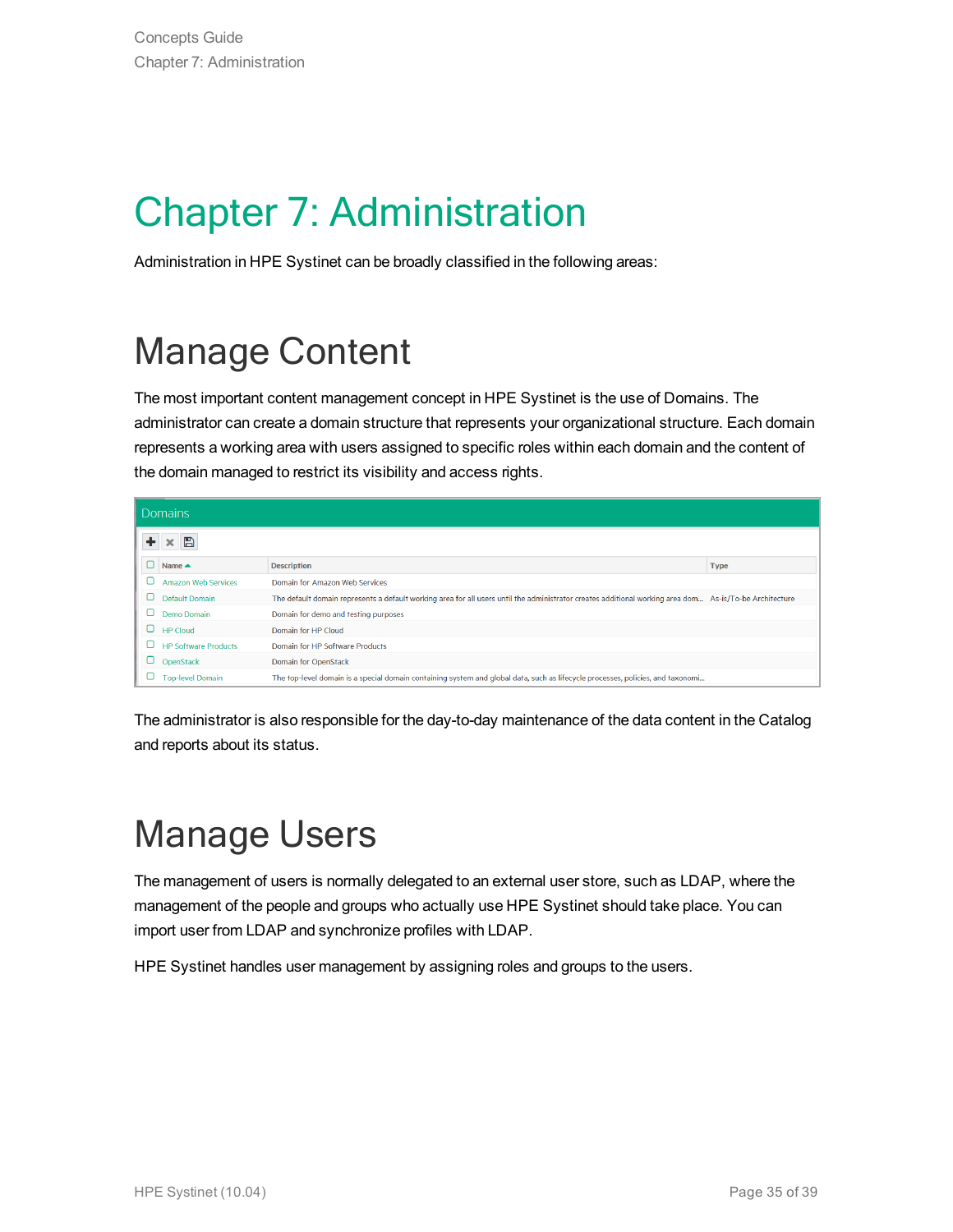## <span id="page-35-0"></span>Manage Security

HPE Systinet manages and controls user access to Catalog content. HPE Systinet uses Access Control Lists (ACL) to restrict access based on users, groups, or roles.

## <span id="page-35-1"></span>Manage Lifecycle Process

In Systinet lifecycle processes are defined and the administrator provides the policy, task, and approval requirements. These processes are then automatically or manually applied to artifacts. Manual lifecycle tasks can be assigned to different users and can have policies that must be validated before a task is completed. Policies as well as permissions can be associated with the lifecycle process stage.

| <b>API Lifecycle</b>                                          |                                 |                                                         |  |                      |      |                      |  |  |  |
|---------------------------------------------------------------|---------------------------------|---------------------------------------------------------|--|----------------------|------|----------------------|--|--|--|
| Initial<br>G<br>In Progress                                   | Development                     | Testing                                                 |  | Production<br>Shared | ---- | Deprecated<br>Shared |  |  |  |
|                                                               | Cancelled<br>:ը<br>. <b>. .</b> | Cancelled                                               |  | Development          |      |                      |  |  |  |
|                                                               |                                 |                                                         |  | Cancelled            |      |                      |  |  |  |
| In Progress (Started at 1/20/2015)<br>1 of 1 Tasks Incomplete |                                 |                                                         |  |                      |      |                      |  |  |  |
| <b>Tasks</b>                                                  |                                 |                                                         |  |                      |      |                      |  |  |  |
| <b>E</b> Provide business requirements                        |                                 | <b>Business Analyst</b><br><b>R</b> Project Managers    |  |                      |      |                      |  |  |  |
| <b>Policies</b>                                               |                                 |                                                         |  |                      |      |                      |  |  |  |
| No items defined.<br>Approvers                                |                                 |                                                         |  |                      |      |                      |  |  |  |
| <b>盘 Architects</b>                                           |                                 | <b>4</b> 1 Vote Required, Passive Approval After 5 Days |  |                      |      |                      |  |  |  |

## <span id="page-35-2"></span>Manage Validations

HPE Systinet allows to perform validation of all artifacts in governance against the policies that apply to their current lifecycle stage.

Policy management and validation uses the following artifact types: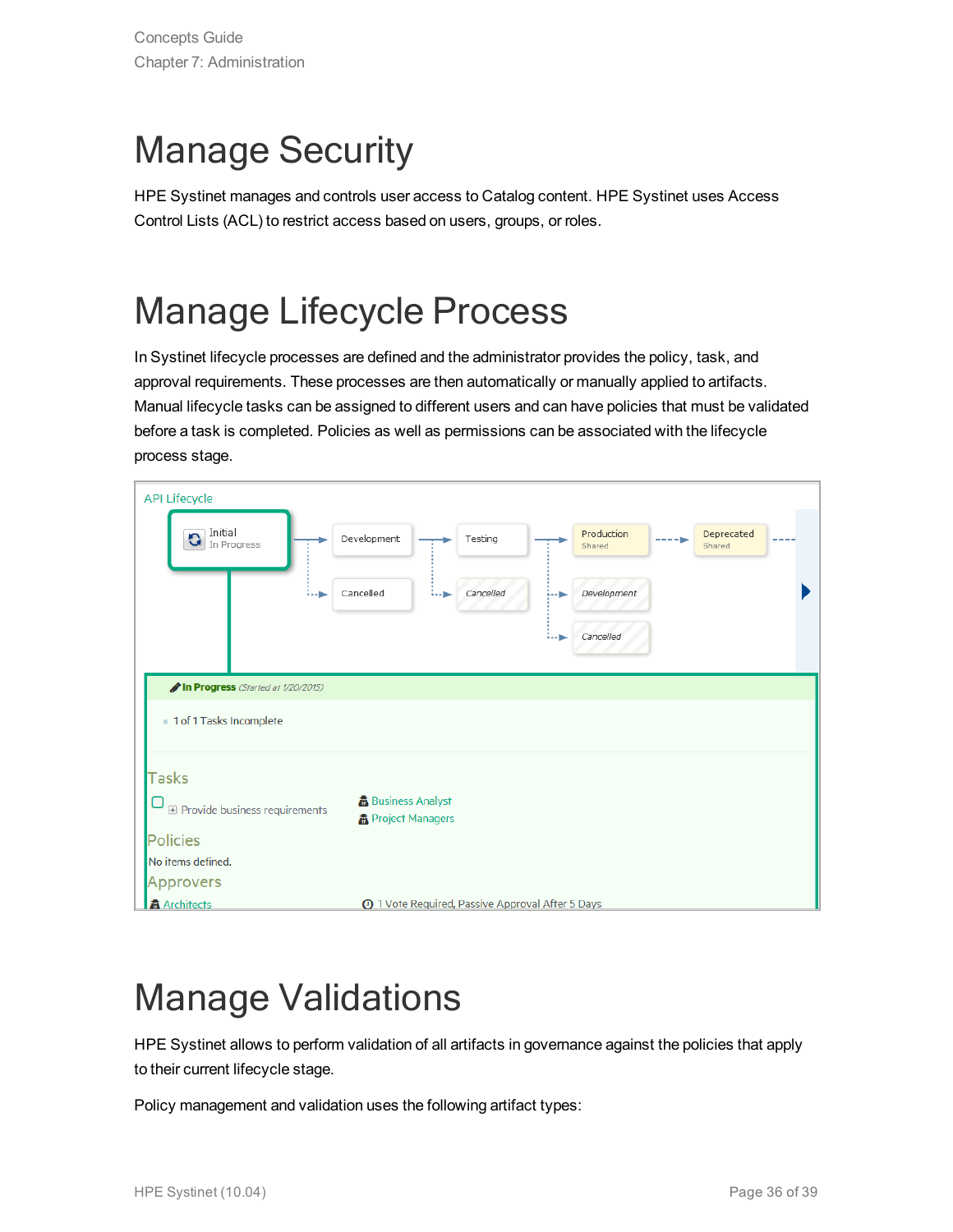- **· Technical Policy** A technical policy consists of a set of assertions and references to other technical policies, and serves as the central point of reference for validation.
- **Assertion** An assertion is a validation check for a single piece of data which can either pass or fail.
- **Lifecycle Stage Validation** Lifecycle stages in a lifecycle process can have a set of policies associated with them that serve as validation checks for artifacts at that lifecycle stage.

## <span id="page-36-0"></span>Manage Customization

HPE Systinet administers customize data model definitions, catalog pages, and reports. For more information, refer *HPE Systinet Customization Guide*.

HPE Systinet also facilitates role-based UI customization where users are presented with information and functionality relevant to their roles.

For more information, refer *HPE Systinet Administration Guide*.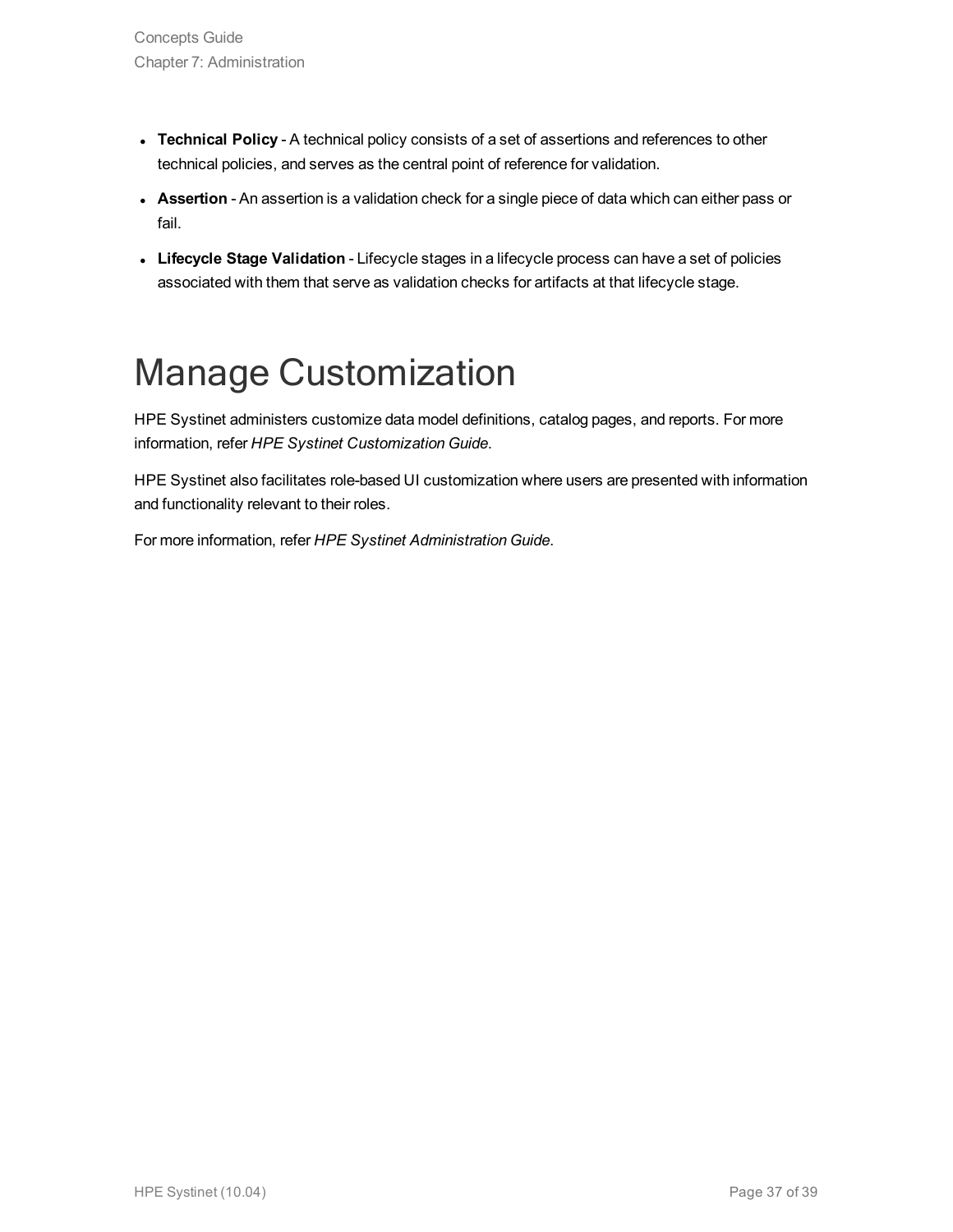## <span id="page-37-0"></span>Chapter 8: Policy Management and **Governance**

HPE Systinet enables you to validate Catalog content against published policies to ensure its consistency and conformance to your business policy.The policies can be used to ad doc or scheduled validation in the following ways:

#### <sup>l</sup> **Lifecycle Stage Validation**

Lifecycle stages in a lifecycle process can have a set of policies associated with them that serve as validation checks for artifacts at that lifecycle stage. Policies can be optional or required and can also validate that tasks associated with the stage are complete. These policies are automatically validated when a user requests stage approval or can be manually validated by users.

#### <sup>l</sup> **Manual Validation**

You can use the Policy Report feature of the Reports tab to perform ad-hoc manual validation. You can set up a policy report which validates a selected set of artifacts against a set of selected technical policies.

#### <sup>l</sup> **Artifact Form Validation**

The administrator can configure a set of technical policies that validate an artifact whenever it is created or modified. You can use this type of validation to ensure that new and amended artifacts contain a minimum set of descriptive data such as keywords and impact type, and enforce rules such as the versioning schema. Each artifact type can have its own set of form validation.

#### <sup>l</sup> **IDE Integration**

HPE Software also provides a set of IDE plugins with integrated policy validation functionality.

For more information, refer *HPE Systinet Administration Guide*.